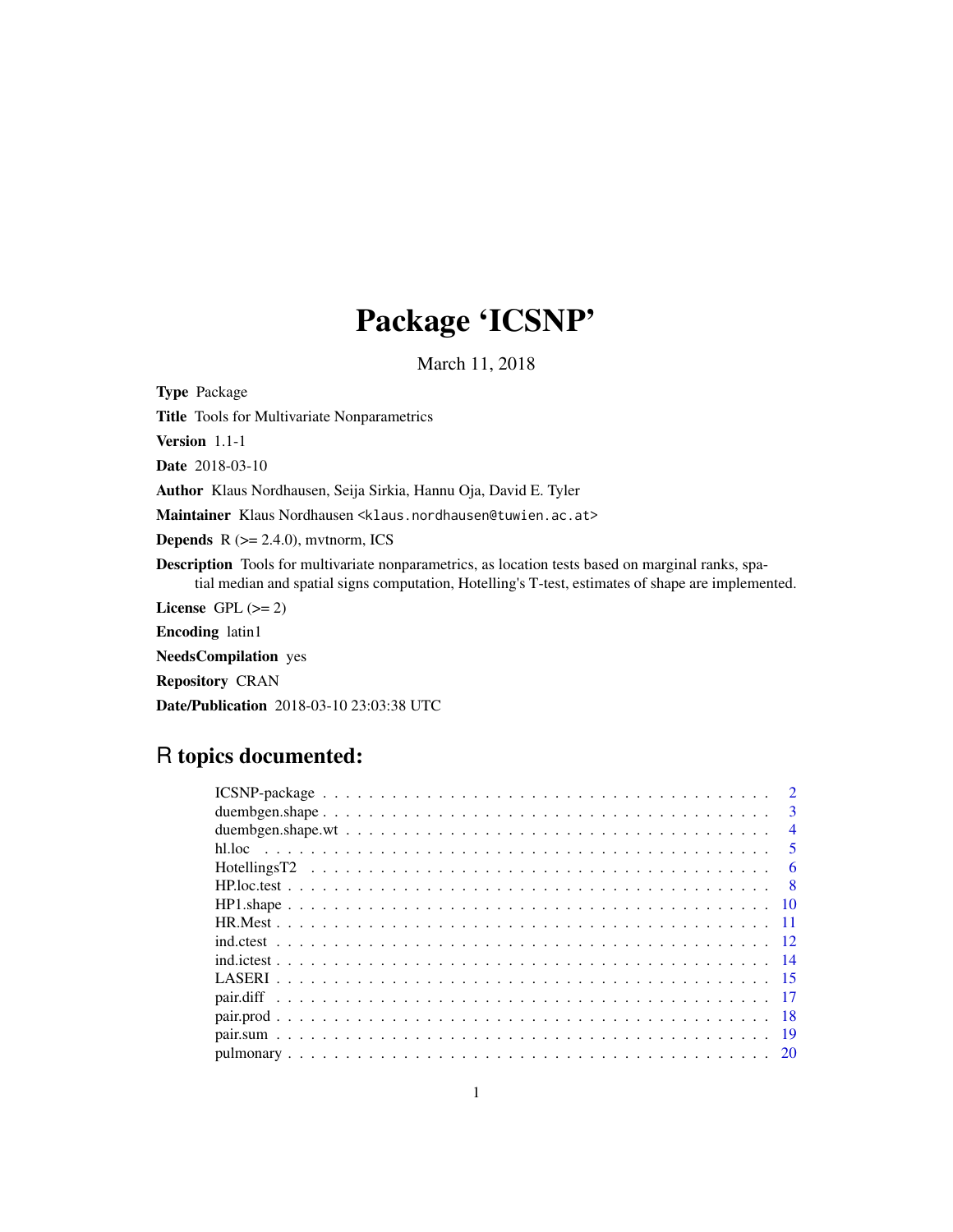# <span id="page-1-0"></span>2 ICSNP-package

ICSNP-package *Tools for Multivariate Nonparametrics*

#### Description

This package contains functions and tools for multivariate nonparametric tests and estimation.

# Details

| Package: | <b>ICSNP</b> |
|----------|--------------|
| Type:    | Package      |
| Version: | $1.1 - 1$    |
| Date:    | 2018-03-10   |
| License: | $GPL (=2)$   |

This package contains tools for nonparametric multivariate analysis, including the estimation of location and shape as well as some tests for location and independece. Shape matrices from this package can be used as one of the scatter matrices needed in the package [ICS](#page-0-0) whereas the tests of this package can be used for testing in the framework of invariant coordinates or independent components obtained from the package [ICS](#page-0-0). The parametric Hotelling's T test serves as a reference for the nonparametric location tests.

# Author(s)

Klaus Nordhausen, Seija Sirkiä, Hannu Oja and David E. Tyler

Maintainer: Klaus Nordhausen, <klaus.nordhausen@tuwien.ac.at>

# See Also

[ICS](#page-0-0)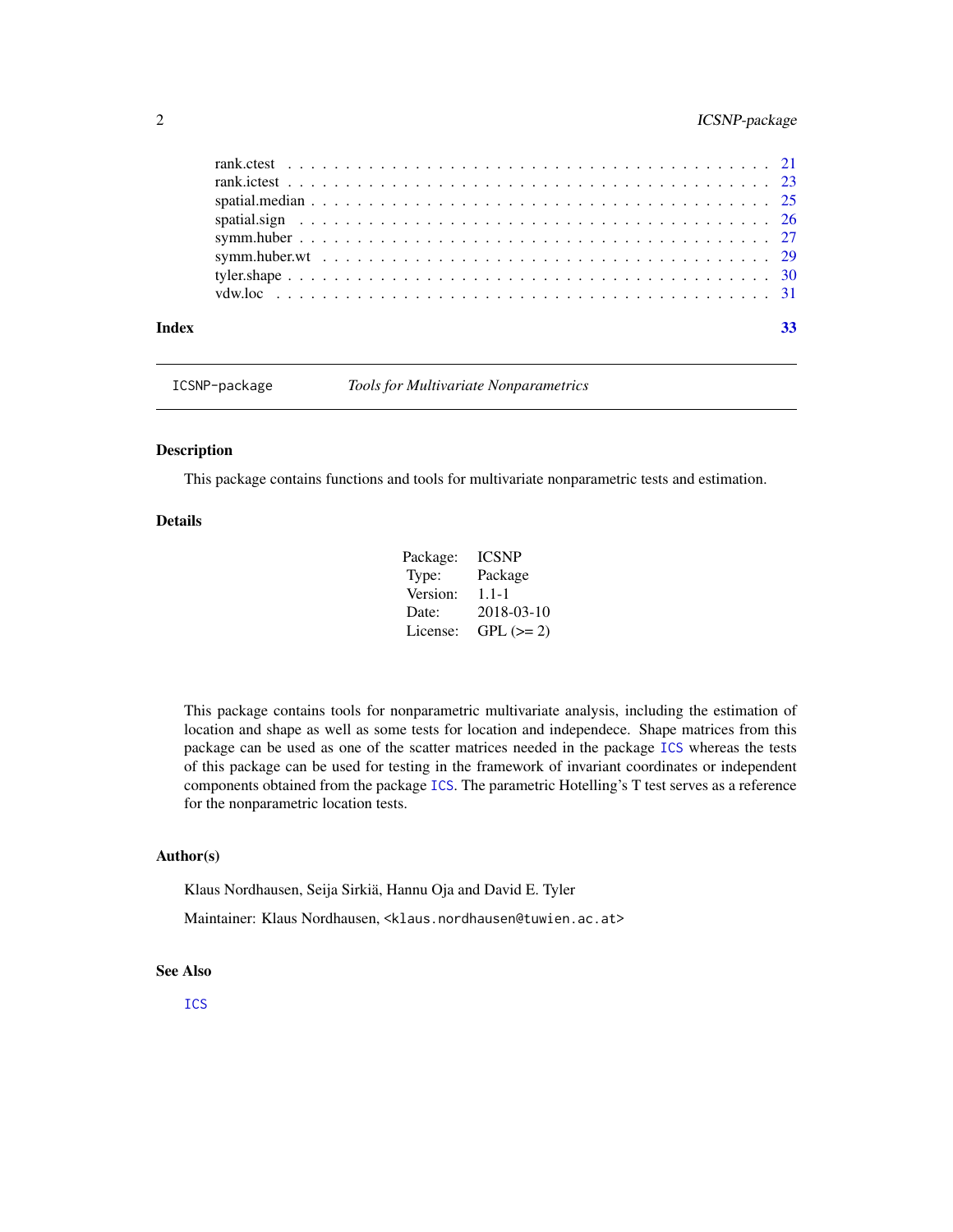<span id="page-2-1"></span><span id="page-2-0"></span>

# Description

Iterative algorithm to estimate Dümbgen's shape matrix.

#### Usage

```
duembgen.shape(X, init = NULL, steps = Inf, eps = 1e-06,
               maxiter = 100, in.R = FALSE, na. action = na. fail, ...)
```
#### Arguments

| X         | numeric data matrix or dataframe.                                                                                                                                         |
|-----------|---------------------------------------------------------------------------------------------------------------------------------------------------------------------------|
| init      | an optional matrix giving the starting value for the iteration. Otherwise the<br>regular covariance is used after transforming it to a shape matrix wit determinant<br>1. |
| steps     | a fixed number of iteration steps to take. See details.                                                                                                                   |
| eps       | convergence tolerance.                                                                                                                                                    |
| maxiter   | maximum number of iterations.                                                                                                                                             |
| in.R      | logical. If TRUE R-code (and not $C$ ) is used in the iteration                                                                                                           |
| na.action | a function which indicates what should happen when the data contain 'NA's.<br>Default is to fail.                                                                         |
| $\ddotsc$ | other arguments passed on to tyler. shape.                                                                                                                                |

# Details

Dümbgen's shape matrix can be seen as tyler. shape's matrix wrt to the origin for the pairwise differences of the observations. Therefore this shape matrix needs no location parameter.

The function is, however, slow if the dataset is large.

The algorithm also allows for a k-step version where the iteration is run for a fixed number of steps instead of until convergence. If steps is finite that number of steps is taken and maxiter is ignored.

A better implementation is available in the package fastM as the function DUEMBGENshape.

#### Value

A matrix.

# Author(s)

Klaus Nordhausen, Seija Sirkiä, and some of the C++ is based on work by Jari Miettinen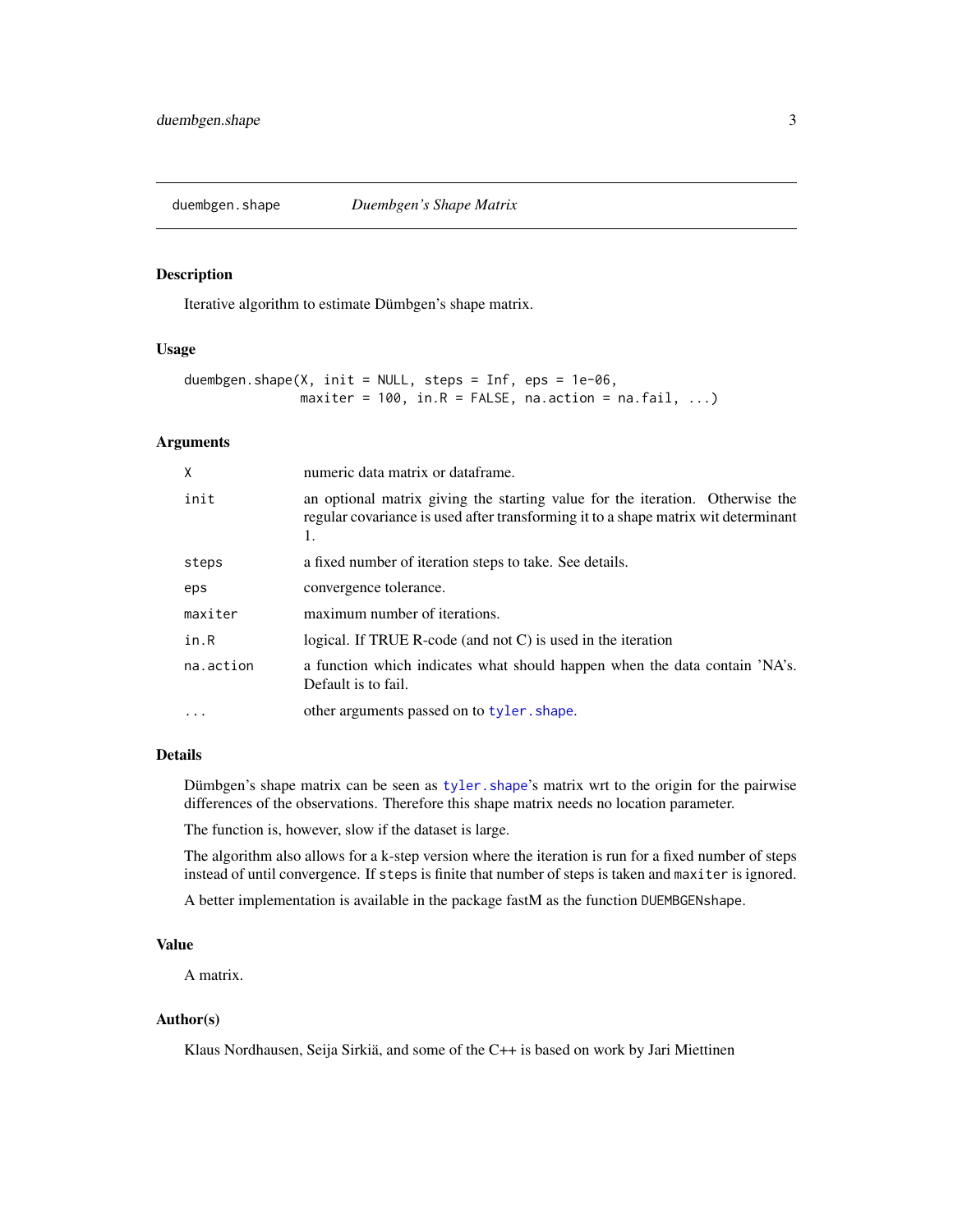#### <span id="page-3-0"></span>References

Dümbgen, L. (1998), On Tyler's M-functional of scatter in high dimension, Annals of Institute of Statistical Mathematics, 50, 471-491.

# See Also

[tyler.shape](#page-29-1), [duembgen.shape.wt](#page-3-1)

#### Examples

```
set.seed(654321)
cov.matrix <- matrix(c(3,2,1,2,4,-0.5,1,-0.5,2), ncol=3)
X \leftarrow \text{rmvnorm}(100, c(0,0,0), \text{cov}.\text{matrix})cov.matrix/det(cov.matrix)^(1/3)
duembgen.shape(X)
rm(.Random.seed)
```
<span id="page-3-1"></span>duembgen.shape.wt *Weighted Duembgen's Shape Matrix*

#### Description

Iterative algorithm to estimate the weighted version of Dümbgen's shape matrix.

# Usage

duembgen.shape.wt(X, wt =  $rep(1, nrow(X))$ , init = NULL,  $eps = 1e-06$ , maxiter = 100, na.action = na.fail)

#### **Arguments**

| X         | numeric data frame or matrix.                                                                     |
|-----------|---------------------------------------------------------------------------------------------------|
| wt        | vector of weights. Should be nonnegative and at least one larger than zero.                       |
| init      | an optional matrix giving the starting value for the iteration.                                   |
| eps       | convergence tolerance.                                                                            |
| maxiter   | maximum number of iterations.                                                                     |
| na.action | a function which indicates what should happen when the data contain 'NA's.<br>Default is to fail. |

#### Details

The weighted Dümbgen shape matrix can be seen as tyler. shape's matrix wrt to the origin for the weighted pairwise differences of the observations. Therefore this shape matrix needs no location parameter.

Note that this function is memory comsuming and slow for large data sets since the matrix is based on all pairwise difference of the observations.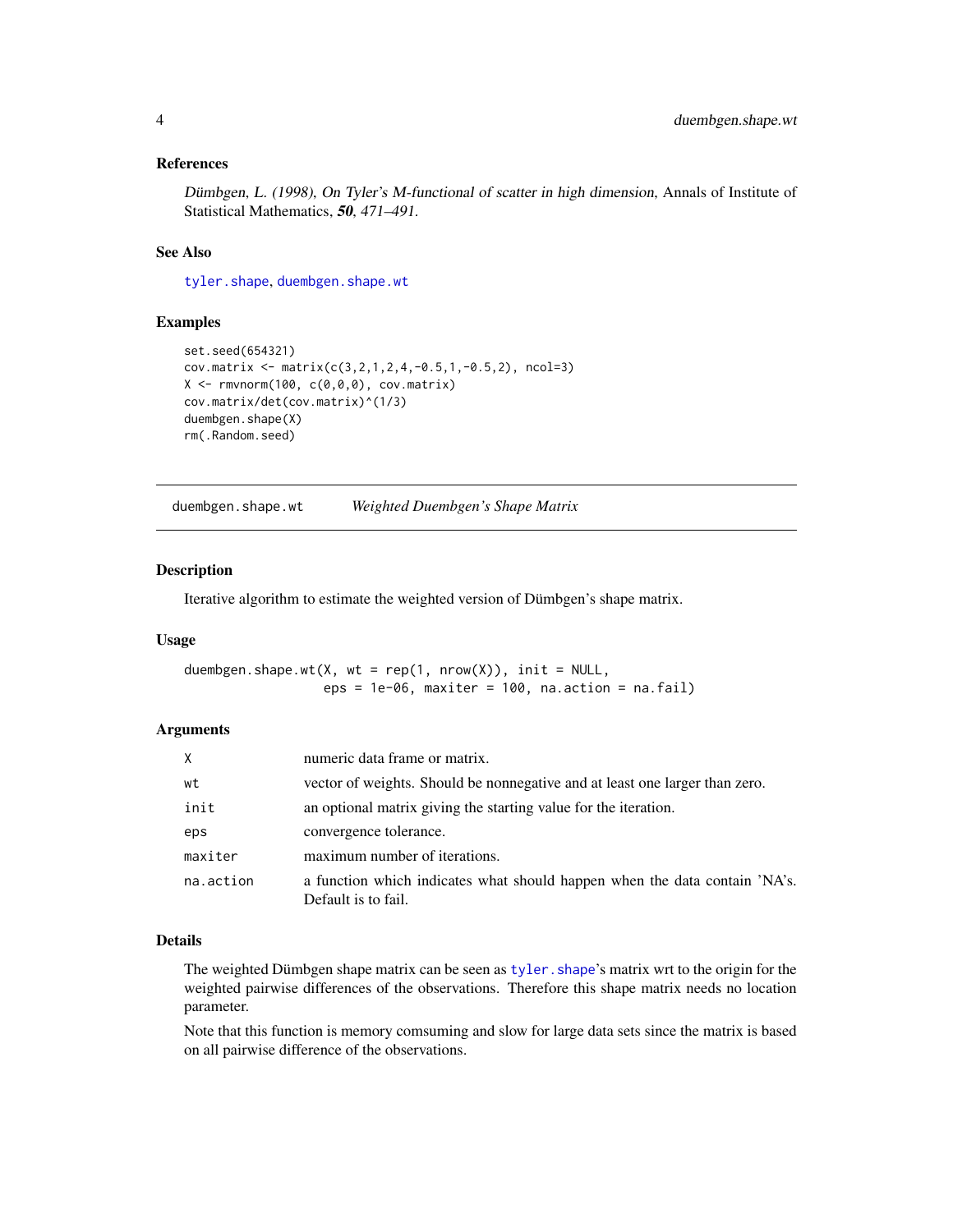<span id="page-4-0"></span>hl.loc 5

# Value

a matrix.

#### Author(s)

Klaus Nordhausen

#### References

Sirkiä, S., Taskinen, S. and Oja, H. (2007), Symmetrised M-estimators of scatter. Journal of Multivariate Analysis, 98, 1611–1629.

# See Also

[duembgen.shape](#page-2-1)

# Examples

```
set.seed(1)
cov.matrix.1 <- matrix(c(3,2,1,2,4,-0.5,1,-0.5,2), ncol = 3)
X.1 \leq rmvnorm(100, c(0, 0, 0), cov.matrix.1)cov.matrix.2 < - diag(1,3)X.2 \leq -\text{rmvnorm}(50, c(1,1,1), cov_matrix.2)X \leftarrow \text{rbind}(X.1, X.2)D1 \leq - duembgen.shape.wt(X, rep(c(0,1), c(100,50)))
D2 <- duembgen.shape.wt(X, rep(c(1,0), c(100,50)))D1
D2
rm(.Random.seed)
```
hl.loc *Hodges - Lehmann Estimator of Location*

#### Description

Function to compute the Hodges - Lehmann estimator of location in the one sample case.

#### Usage

hl.loc(x, na.action = na.fail)

#### Arguments

| X         | a numeric vector.                                                                                 |
|-----------|---------------------------------------------------------------------------------------------------|
| na.action | a function which indicates what should happen when the data contain 'NA's.<br>Default is to fail. |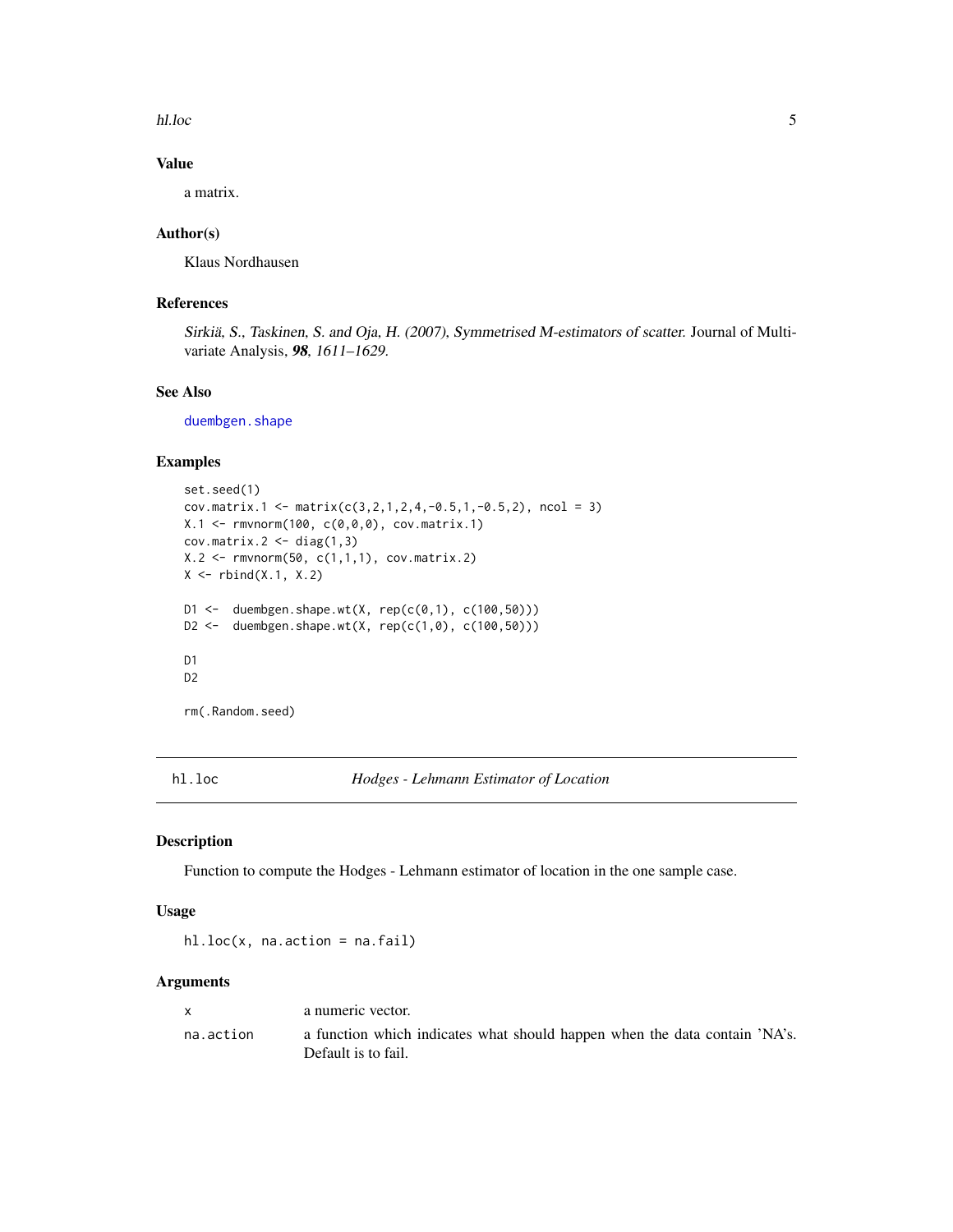# <span id="page-5-0"></span>Details

The Hodges - Lehmann estimator is the median of the combined data points and Walsh averages. It is the same as the Pseudo Median returned as a by-product of the function [wilcox.test](#page-0-0).

# Value

the Hodges - Lehmann estimator of location.

#### Author(s)

Klaus Nordhausen

#### References

Hettmansperger, T.P. and McKean, J.W. (1998), Robust Nonparametric Statistical Methods, London, Arnold.

Hodges, J.L., and Lehmann, E.L. (1963), Estimates of location based on rank tests. The Annals of Mathematical Statistics, 34, 598-611.

# See Also

[wilcox.test](#page-0-0)

# Examples

```
set.seed(1)
x \le -rt(100, df = 3)hl.loc(x)
# same as
wilcox.test(x, conf.int = TRUE)$estimate
rm(.Random.seed)
```
HotellingsT2 *Hotelling's T2 Test*

# Description

Hotelling's T2 test for the one and two sample case.

#### Usage

```
HotellingsT2(X, ...)
## Default S3 method:
HotellingsT2(X, Y = NULL, mu = NULL, test = "f",
             na. action = na. fail, ...)## S3 method for class 'formula'
HotellingsT2(formula, na.action = na.fail, ...)
```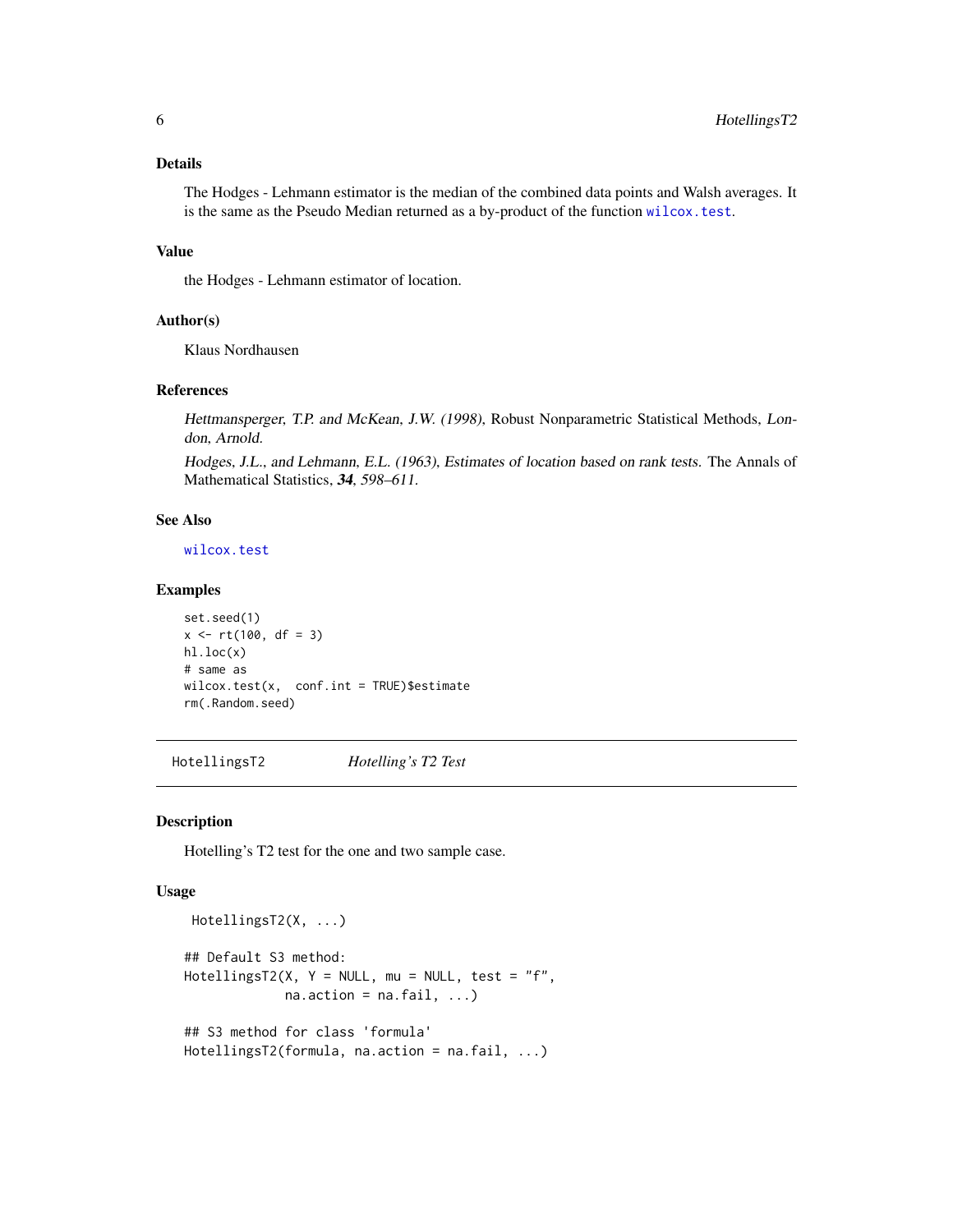# HotellingsT2 7

# Arguments

| X         | a numeric data frame or matrix.                                                                                                                                                       |
|-----------|---------------------------------------------------------------------------------------------------------------------------------------------------------------------------------------|
| Y         | an optional numeric data frame or matrix for the two sample test. If NULL a<br>one sample test is performed.                                                                          |
| mu        | a vector indicating the hypothesized value of the mean (or difference in means)<br>if a two sample test is performed). NULL represents origin or no difference<br>between the groups. |
| test      | if 'f', the decision is based on the F-distribution, if 'chi' a chi-squared approxi-<br>mation is used.                                                                               |
| formula   | a formula of the form $X \sim g$ where X is a numeric matrix giving the data values<br>and g a factor with two levels giving the corresponding groups.                                |
| na.action | a function which indicates what should happen when the data contain 'NA's.<br>Default is to fail.                                                                                     |
| $\cdots$  | further arguments to be passed to or from methods.                                                                                                                                    |

# Details

The classical test for testing the location of a multivariate population or for testing the mean difference for two multivariate populations. When test = "f" the F-distribution is used for the test statistic and it is assumed that the data are normally distributed. If the chisquare approximation is used, the normal assumption can be relaxed to existence of second moments. In the two sample case both populations are assumed to have the same covariance matrix.

The formula interface is only applicable for the 2-sample tests.

#### Value

A list with class 'htest' containing the following components:

| statistic   | the value of the T2-statistic. (That is the scaled value of the statistic that has an<br>F distribution or a chisquare distribution depending on the value of test). |
|-------------|----------------------------------------------------------------------------------------------------------------------------------------------------------------------|
| parameter   | the degrees of freedom for the T2-statistic.                                                                                                                         |
| p.value     | the p-value for the test.                                                                                                                                            |
| null.value  | the specified hypothesized value of the mean or mean difference depending on<br>whether it was a one-sample test or a two-sample test.                               |
| alternative | a character string with the value 'two.sided'.                                                                                                                       |
| method      | a character string indicating what type of test was performed.                                                                                                       |
| data.name   | a character string giving the name of the data (and grouping vector).                                                                                                |

# Author(s)

Klaus Nordhausen

# References

Anderson, T.W. (2003), An introduction to multivariate analysis, New Jersey: Wiley.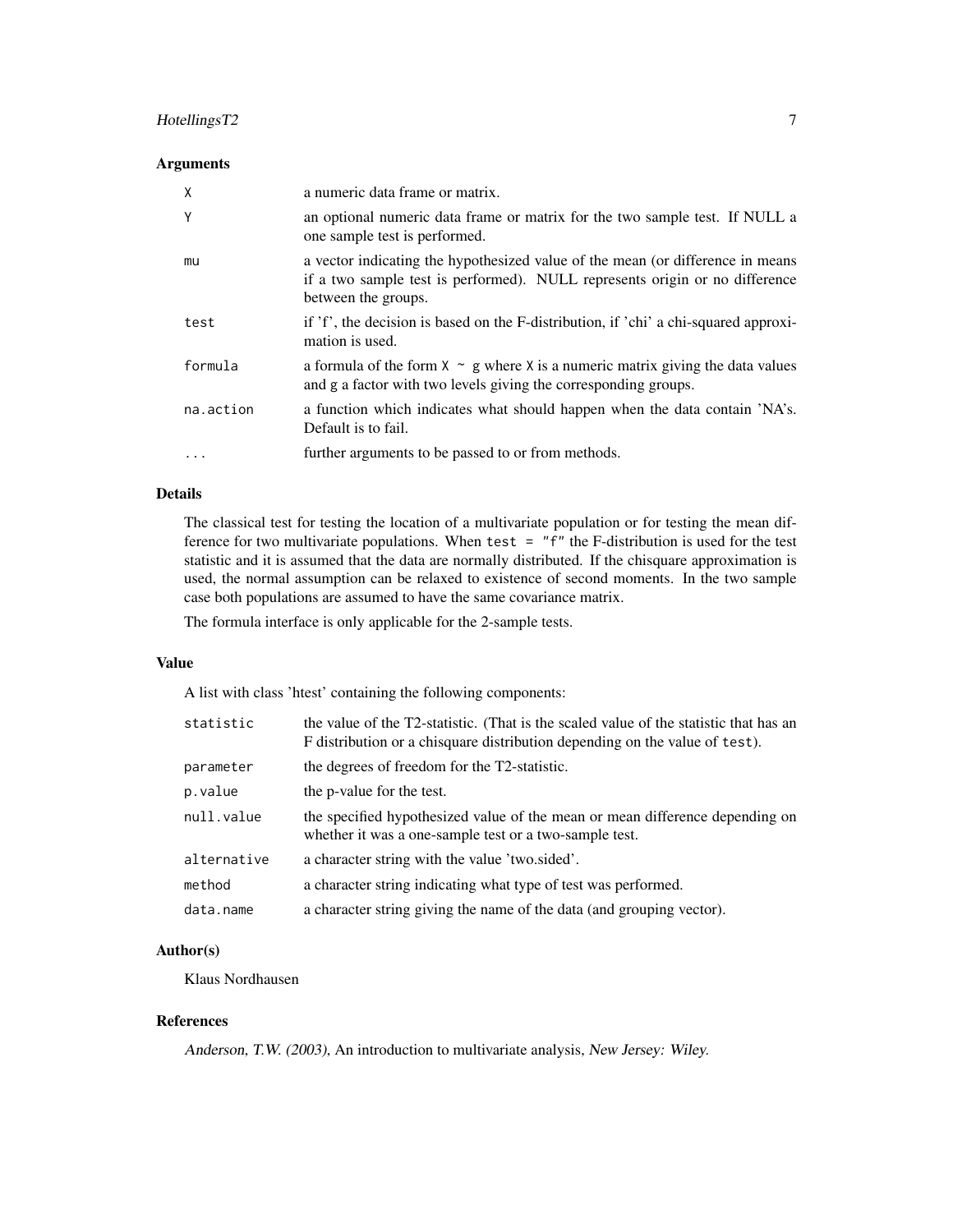# Examples

```
# one sample test:
data(pulmonary)
HotellingsT2(pulmonary)
HotellingsT2(pulmonary, mu = c(0,0,2), test = "chi")
# two sample test:
set.seed(123456)
X <- rmvnorm(20, c(0, 0, 0, 0), diag(1:4))
Y <- rmvnorm(30, c(0.5, 0.5, 0.5, 0.5), diag(1:4))
Z \leftarrow \text{rbind}(X, Y)g \leftarrow factor(rep(c(1,2),c(20,30)))HotellingsT2(X, Y)
HotellingsT2(Z \sim g, mu = rep(-0.5,4))
rm(.Random.seed)
```
HP.loc.test *Hallin and Paindaveine Signed-Rank Tests*

# Description

This function implements the signed-rank location tests as suggested by Hallin and Paindaveine (2002a, 2002b).

#### Usage

```
HP.loc.test(X, mu = NULL, score = "rank", angles = "tyler",
            method = "approximation", n.perm = 1000,
            na.action = na.fail)
```
# Arguments

| X      | a numeric data frame or matrix.                                                                                                                           |
|--------|-----------------------------------------------------------------------------------------------------------------------------------------------------------|
| mu     | a vector indicating the hypothesized value of the location. NULL represents the<br>origin.                                                                |
| score  | score for the pseudo mahalanobis distance. Options are 'rank', 'sign' and 'nor-<br>mal' scores.                                                           |
| angles | which angle to use. Possible are 'tyler' for spatial sign type angles or 'interdi-<br>rections'. Note however that currently only 'tyler' is implemented. |
| method | defines the method used for the computation of the p-value. The possibilities are<br>'approximation' or 'permutation'.                                    |

<span id="page-7-0"></span>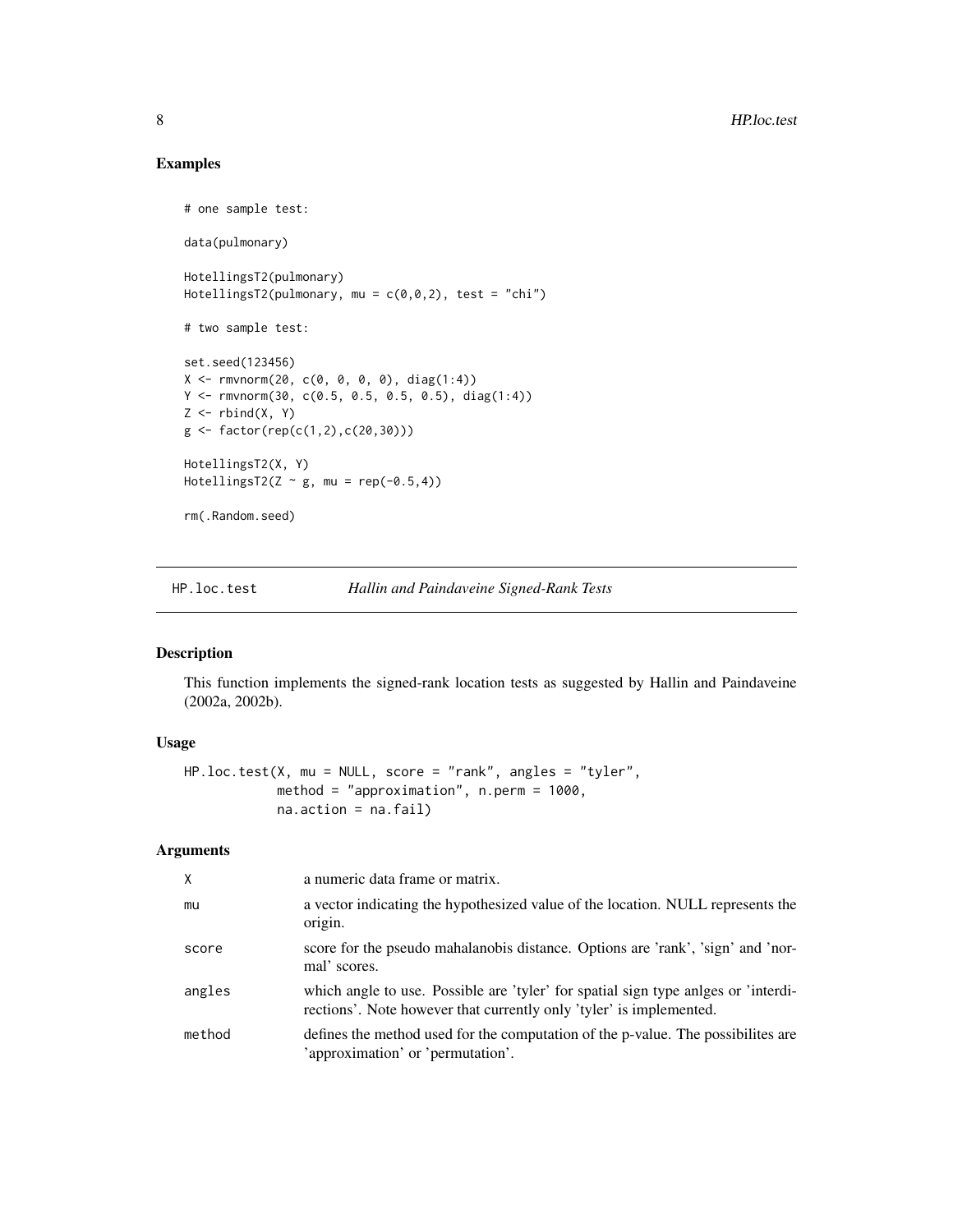#### <span id="page-8-0"></span>HP.loc.test 9

| n.perm    | if method="permutation" specifies this the number of replications used in the<br>permutation procedure. |
|-----------|---------------------------------------------------------------------------------------------------------|
| na.action | a function which indicates what should happen when the data contain 'NA's.<br>Default is to fail.       |

#### Details

The test based on interdirections is described in Hallin and Paindaveine (2002a) and the test based on Tyler's angles is described in Hallin and Paindaveine (2002b). The two different tests are asymptotically equivalent and in both cases is assumed that the data comes from an elliptic distribution.

# Value

A list with class 'htest' containing the following components:

| statistic   | the value of the Q-statistic.                                  |
|-------------|----------------------------------------------------------------|
| parameter   | the degrees of freedom for the O-statistic.                    |
| p.value     | the p-value for the test.                                      |
| null.value  | the specified hypothesized value of the location.              |
| alternative | a character string with the value 'two sided'.                 |
| method      | a character string indicating what type of test was performed. |
| data.name   | a character string giving the name of the data.                |

# Author(s)

Klaus Nordhausen

#### References

Hallin, M. and Paindaveine, D. (2002a), Optimal tests for multivariate location based on interdirections and pseudo-Mahalanobis ranks, Annals of Statistics, 30, 1103–1133.

Hallin, M. and Paindaveine, D. (2002b), Randles' interdirections or Tyler's angles?, In Y. Dodge, Ed. Statistical data analysis based on the L1-norm and related methods, 271–282.

# See Also

[tyler.shape](#page-29-1), [spatial.sign](#page-25-1)

#### Examples

```
X \leq -\text{rmvnorm}(100, c(0, 0, 0.1))HP.loc.test(X)
HP.loc.test(X, score="s")
HP.loc.test(X, score="n")
```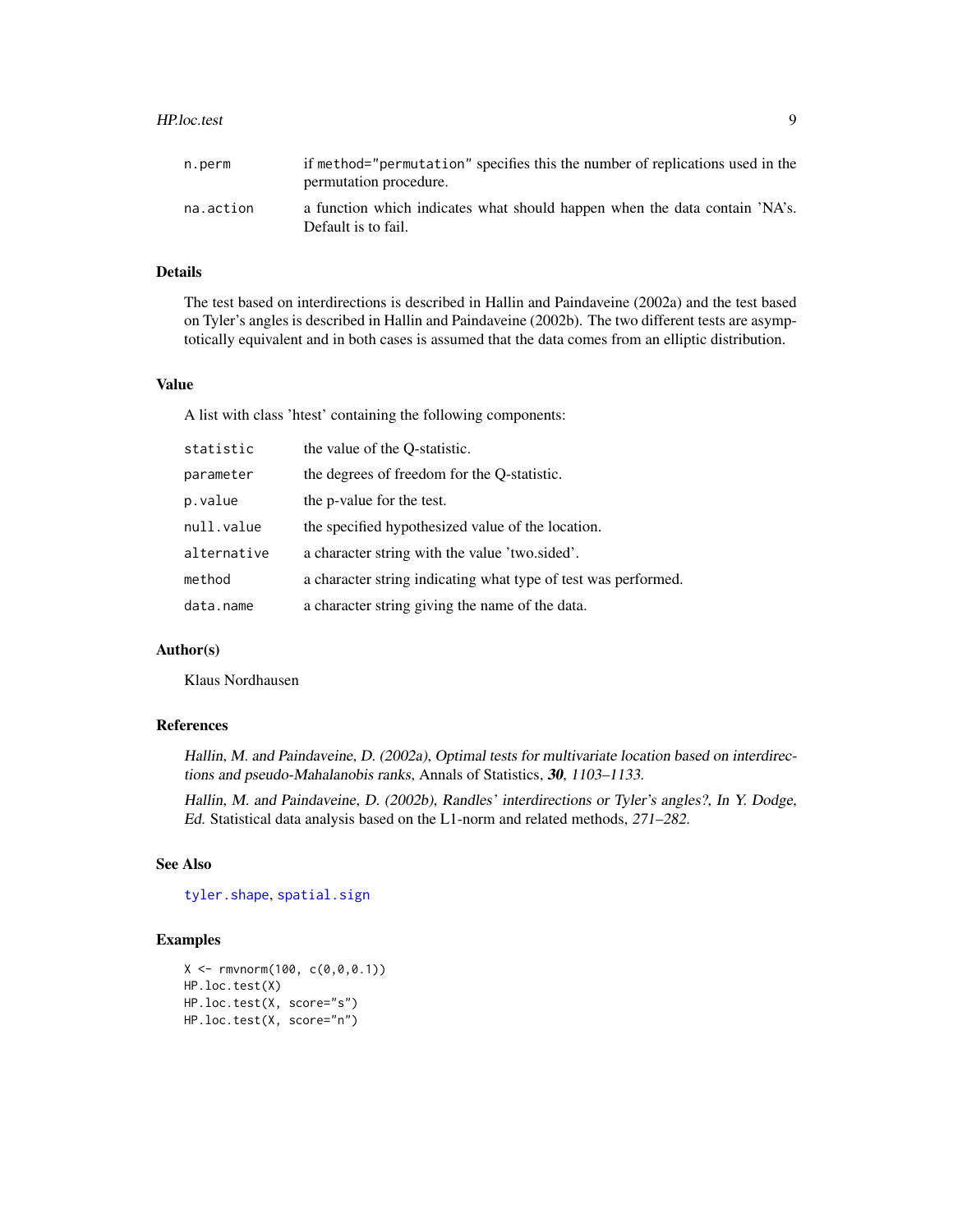<span id="page-9-0"></span>

#### Description

one step M-estimator of the scatter matrix based on ranks.

#### Usage

```
HP1.shape(X, location = "Estimate", na.action = na.fail, ...)
```
#### Arguments

| $\times$  | a numeric data frame or matrix.                                                                                                                                                                                                                                            |
|-----------|----------------------------------------------------------------------------------------------------------------------------------------------------------------------------------------------------------------------------------------------------------------------------|
| location  | if 'Estimate' the location and scatter matrix used for computing the spatial signs<br>are estimated simultaneously using HR. Mest, if 'Origin' or numeric tyler. shape<br>is used with respect to origin or the given value, respectively, to obtain the spatial<br>signs. |
| na.action | a function which indicates what should happen when the data contain 'NA's.<br>Default is to fail.                                                                                                                                                                          |
|           | arguments that can be passed on to tyler. shape or HR. Mest.                                                                                                                                                                                                               |

# Details

This is a one step M-estimator of shape which is standardized in such a way that the determinant is 1.

The exact formula is:

$$
V = V_0^{\frac{1}{2}}ave\{a(\frac{R_i}{n+1})u_i'u_i\}V_0^{\frac{1}{2}}.
$$

where  $V_0$  is Tyler's shape matrix,  $u_i = ||z_i||^{-1}z_i$  is the spatial sign of  $z_i = (x_i - \mu)V_0^{-\frac{1}{2}}$  and  $R_i$  gives the rank of  $||z_i||$  among  $||z_1||, \ldots, ||z_n||$ . The van der Warden score function  $a(.)$  is the inverse of the cdf of a chi-squared distribution with p degrees of freedom.

This scatter matrix is based on the test for shape developed in the paper by Hallin and Paindaveine (2006), its usage with respect to the origin is demonstrated in Nordhausen et al. (2006).

# Author(s)

Klaus Nordhausen

# References

Hallin, M. and Paindaveine, D. (2006), Semiparametrically efficient rank-based inference for shape. I. Optimal rank-based tests for sphericity, Annals of Statistics, 34, 2707–2756.

Nordhausen, K., Oja, H. and Paindaveine, D. (2009), Signed-rank tests for location in the symmetric independent component model, Journal of Multivariate Analysis, 100, 821–834.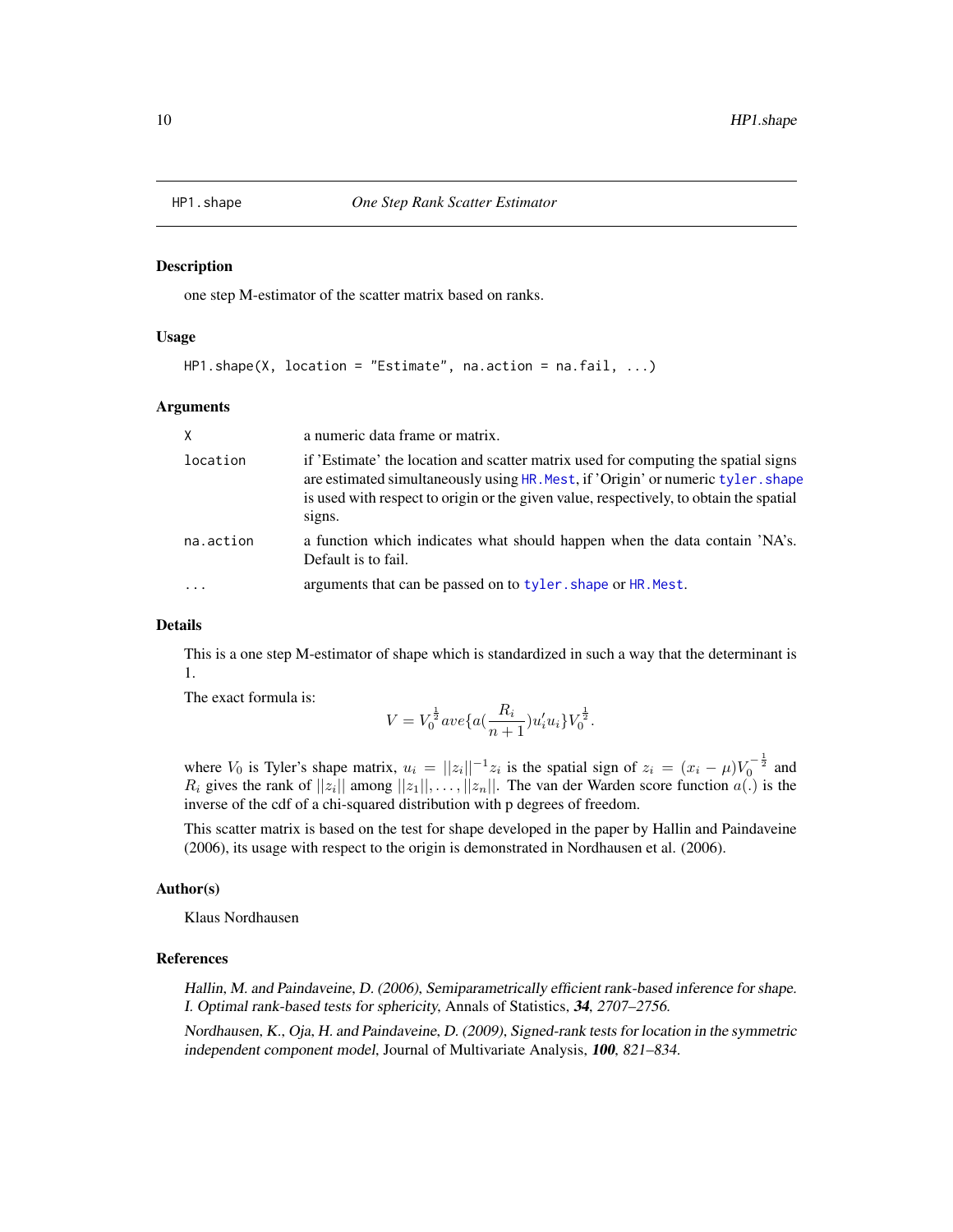#### <span id="page-10-0"></span>HR.Mest 11

#### Examples

```
set.seed(654321)
cov.matrix <- matrix(c(3, 2, 1, 2, 4, -0.5, 1, -0.5, 2), ncol=3)
X \leq rmvnorm(100, c(0,0,0), cov.matrix)
HP1.shape(X)
HP1.shape(X, location="Origin")
cov.matrix/det(cov.matrix)^(1/3)
rm(.Random.seed)
```
<span id="page-10-1"></span>

| HR.Mest | Simultaneous Affine Equivariant Estimation of Multivariate Median |  |  |  |
|---------|-------------------------------------------------------------------|--|--|--|
|         | and Tyler's Shape Matrix                                          |  |  |  |

# Description

iterative algorithm that finds the affine equivariant multivariate median by estimating tyler. shape simultaneously.

#### Usage

 $HR.Mest(X, maxiter = 100,eps.scale = 1e-06,eps.center = 1e-06,$ na.action = na.fail)

#### Arguments

| X.         | a numeric data frame or matrix.                                                                   |
|------------|---------------------------------------------------------------------------------------------------|
| maxiter    | maximum number of iterations.                                                                     |
| eps.scale  | convergence tolerance for the Tyler's shape matrix subroutine.                                    |
| eps.center | convergence tolerance for the location estimate.                                                  |
| na.action  | a function which indicates what should happen when the data contain 'NA's.<br>Default is to fail. |

#### Details

The algorithm follows the idea of Hettmansperger and Randles (2002). There are, however, some differences. This algorithm has the vector of marginal medians as starting point for the location and the starting shape matrix is Tyler's shape matrix based on the vector of marginal medians and has then a location step and a shape step which are:

- **location step k+1:** transforming the data as  $y = xV_k^{-\frac{1}{2}}$  and computing the spatial median  $\mu_y$  of y using the function spatial.median. Then retransforming  $\mu_y$  to the original scale  $\mu_{x,k+1} =$  $\mu_y V_k^{\frac{1}{2}}.$
- **shape step k+1:** computing Tyler's shape matrix  $V_{k+1}$  with respect to  $\mu_{x,k+1}$  by using the function tyler.shape.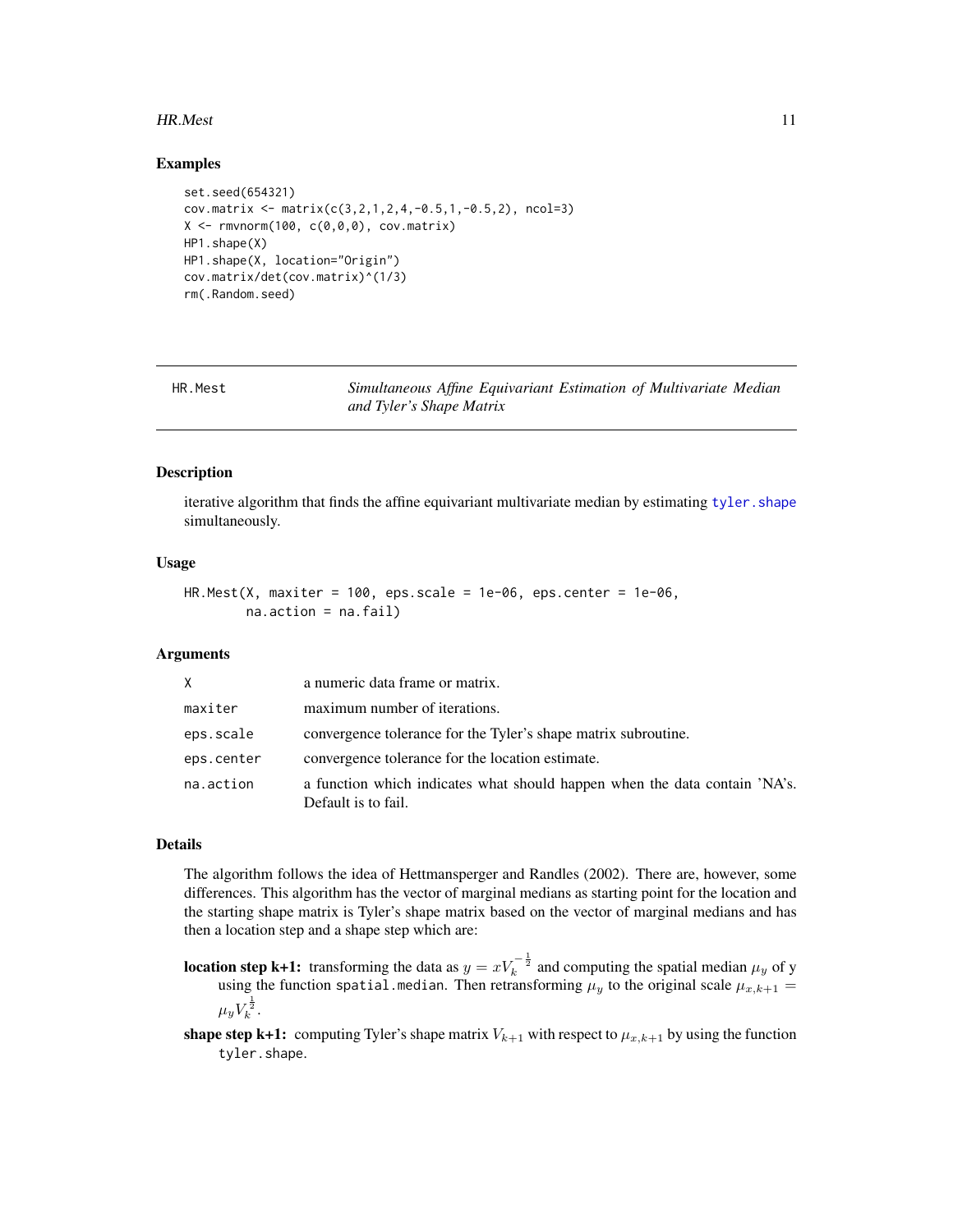The algorithm stops when the difference between two subsequent location estimates is smaller than eps.center.

There is no proof that the algorithm converges.

#### Value

A list containing:

| center  | vector with the estimated loaction. |
|---------|-------------------------------------|
| scatter | matrix of the estimated scatter.    |

# Author(s)

Klaus Nordhausen and Seija Sirkiä

#### References

Hettmansperger, T.P. and Randles, R.H. (2002), A practical affine equivariant multivariate median, Biometrika, 89, 851–860.

# Examples

```
set.seed(654321)
cov.matrix <- matrix(c(3, 2, 1, 2, 4, -0.5, 1, -0.5, 2), ncol=3)
X \leftarrow \text{rmvnorm}(100, c(0,0,0), \text{cov}.\text{matrix})res \leq HR. Mest(X)colMeans(X)
res$center
cov.matrix/det(cov.matrix)^(1/3)
res$scatter
rm(.Random.seed)
```
ind.ctest *Test of Independece based on Marginal Ranks*

# Description

Performs the test that a group of variables is independent of an other based on marginal ranks. Three different score functions are available.

#### Usage

```
ind.ctest(X, index1, index2 = NULL, scores = "rank",
         na.action = na.fail)
```
<span id="page-11-0"></span>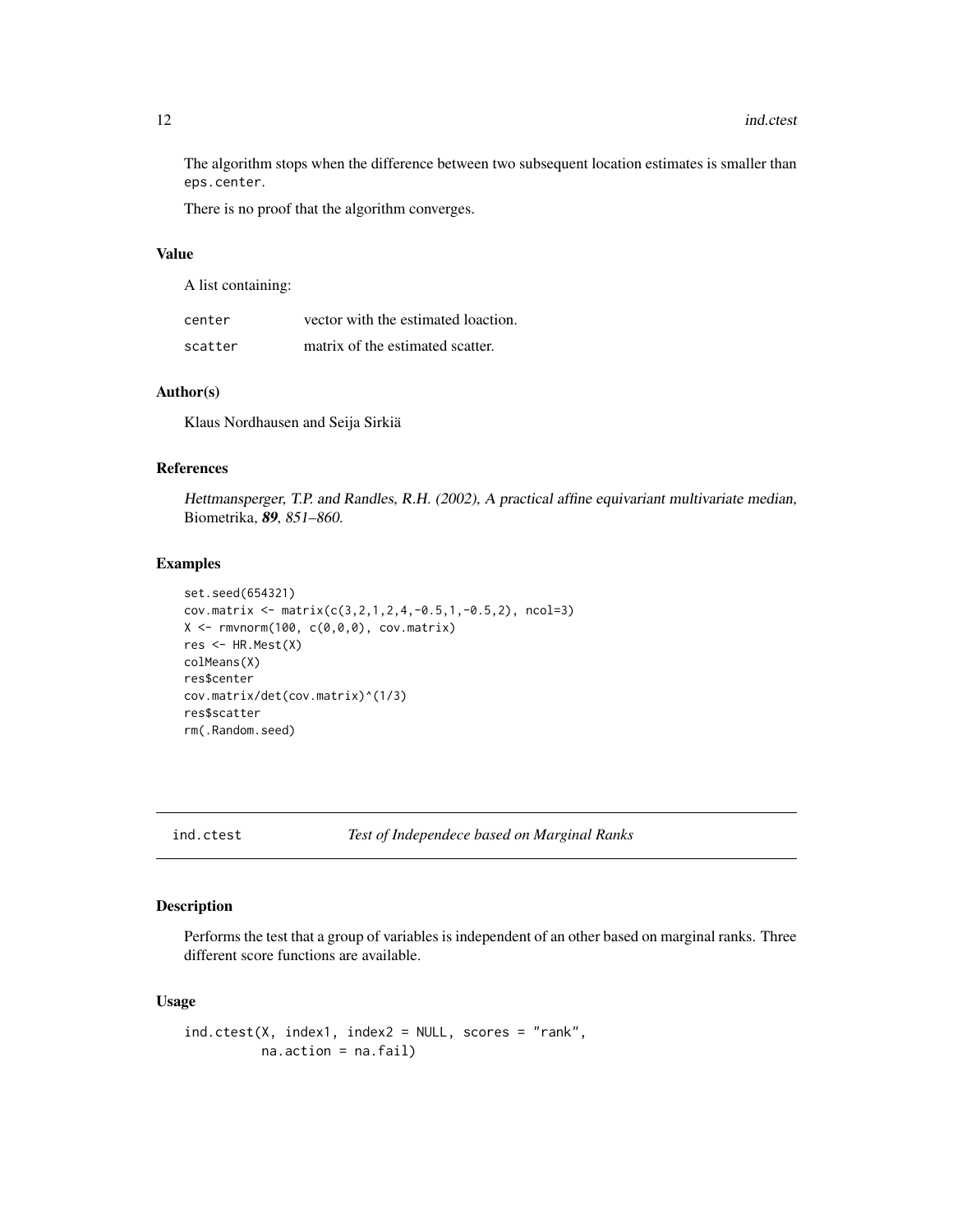#### ind.ctest 13

#### Arguments

| X         | a data frame or matrix.                                                                                                                                          |
|-----------|------------------------------------------------------------------------------------------------------------------------------------------------------------------|
| index1    | integer vector that selects the columns of X that form group one. Only numeric<br>columns can be selected.                                                       |
| index2    | integer vector that selects the columns of X that form group two. Only numeric<br>columns can be selected. If NULL, all remaining columns of X will be selected. |
| scores    | if 'sign', a sign test is performed, if 'rank' a rank test is performed or if 'normal'<br>a normal score test is performed.                                      |
| na.action | a function which indicates what should happen when the data contain 'NA's.<br>Default is to fail.                                                                |

# Details

The test tests if X[ , index1] is independent of X[ , index2] and is described in great detail in Puri and Sen (1971).

# Value

A list with class 'htest' containing the following components:

| statistic | the value of the W-statistic.                                  |
|-----------|----------------------------------------------------------------|
| parameter | the degrees of freedom for the W-statistic.                    |
| p.value   | the p-value for the test.                                      |
| method    | a character string indicating what type of test was performed. |
| data.name | a character string giving the name of the data.                |

#### Author(s)

Klaus Nordhausen

# References

Puri , M.L. and Sen, P.K. (1971), Nonparametric Methods in Multivariate Analysis, New York: Wiley.

# Examples

```
A1 \le matrix(c(4, 4, 5, 4, 6, 6, 5, 6, 7), ncol = 3)
A2 <- matrix(c(0.5, -0.3, -0.3, 0.7), ncol = 2)
X <- cbind(rmvnorm(100, c(-1, 0, 1), A1), rmvnorm(100, c(0, 0), A2))
ind.ctest(X,1:3)
ind.ctest(X, c(1, 5), c(2, 3), scores = "normal")
```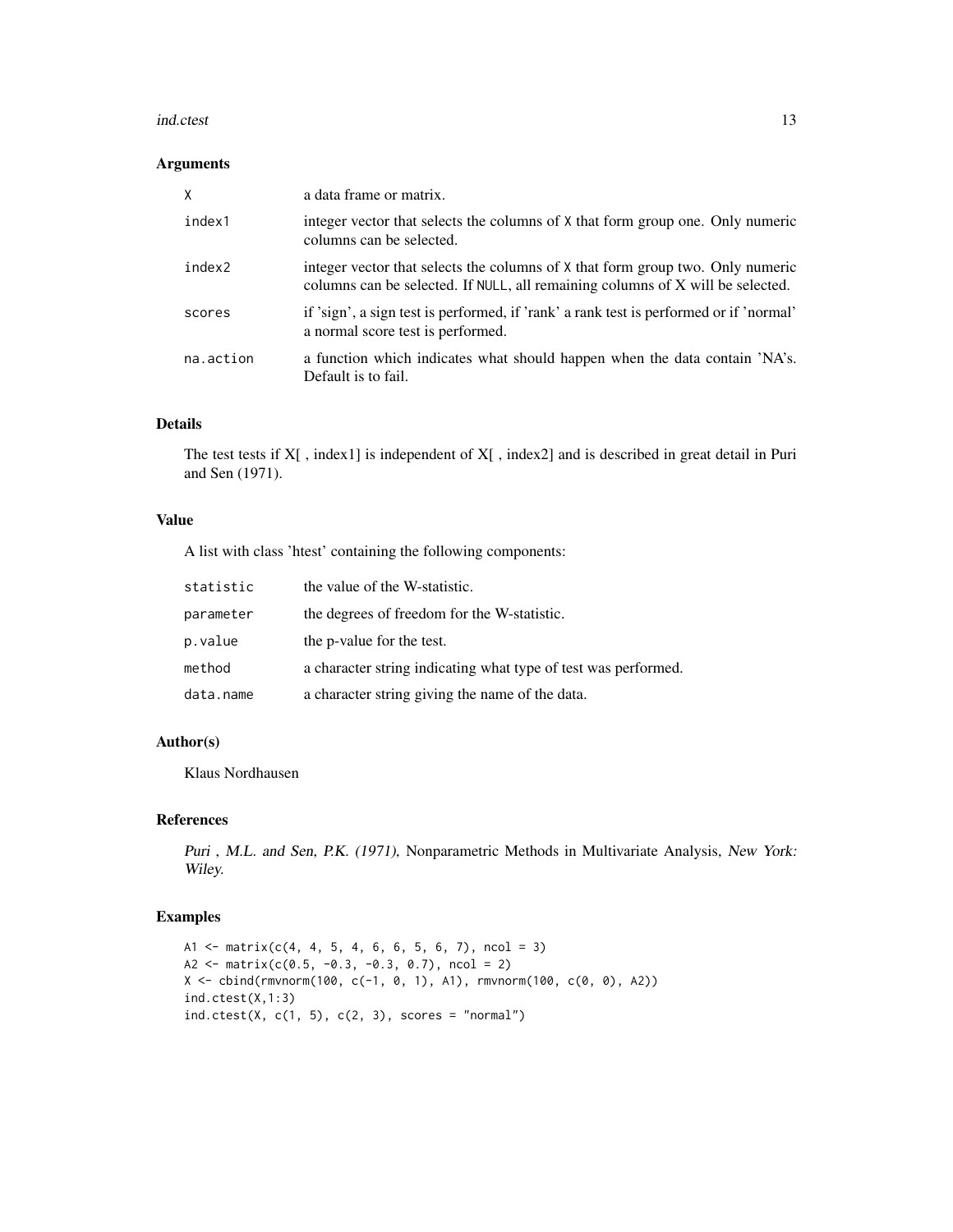<span id="page-13-0"></span>

#### Description

Performs the test that a group of variables is independent of an other based on marginal ranks. It is assumed that the data follows a symmetric IC model. Three different score functions are available.

#### Usage

```
ind.ictest(X, index1, index2 = NULL, scores = "rank",
           method = "approximation", n.simu = 1000,
           \ldots, na.action = na.fail)
```
#### **Arguments**

| X         | a data frame or matrix.                                                                                                                                          |
|-----------|------------------------------------------------------------------------------------------------------------------------------------------------------------------|
| index1    | integer vector that selects the columns of X that form group one. Only numeric<br>columns can be selected.                                                       |
| index2    | integer vector that selects the columns of X that form group two. Only numeric<br>columns can be selected. If NULL, all remaining columns of X will be selected. |
| scores    | if 'sign', a sign test is performed, if 'rank' a signed rank test is performed or if<br>'normal' a normal score test is performed.                               |
| method    | defines the method used for the computation of the p-value. The possobilities are<br>"approximation" (default), "simulation" or "permutation". Details below.    |
| n.simu    | if 'method = "simulation" or 'method = "permutation" this specifies the num-<br>ber of replications used in the simulation or permutation procedure.             |
| $\cdot$   | further arguments to be passed to the function ics                                                                                                               |
| na.action | a function which indicates what should happen when the data contain 'NA's.<br>Default is to fail.                                                                |

#### Details

Assumed is here that X[ , index1] comes from a symmetric independent component model which in turn is independent from X[ , index2] which has also an underlying symmetric independent component model. This function recovers the independent components using the function [ics](#page-0-0), centers them by a marginal loaction estimate based on the same scores that will be used in the actual test. The test is described in Oja, Paindaveine and Taskinen (2009). The asymptotic chisquare distibution is however even for large sample sizes inadequat and therefore p-values can be simulated by resampling the test statistic under the null hypothesis or by permuting the rows of the independent components of X[ , index2]. Both alternatives are also described in Oja, Paindaveine and Taskinen (2009).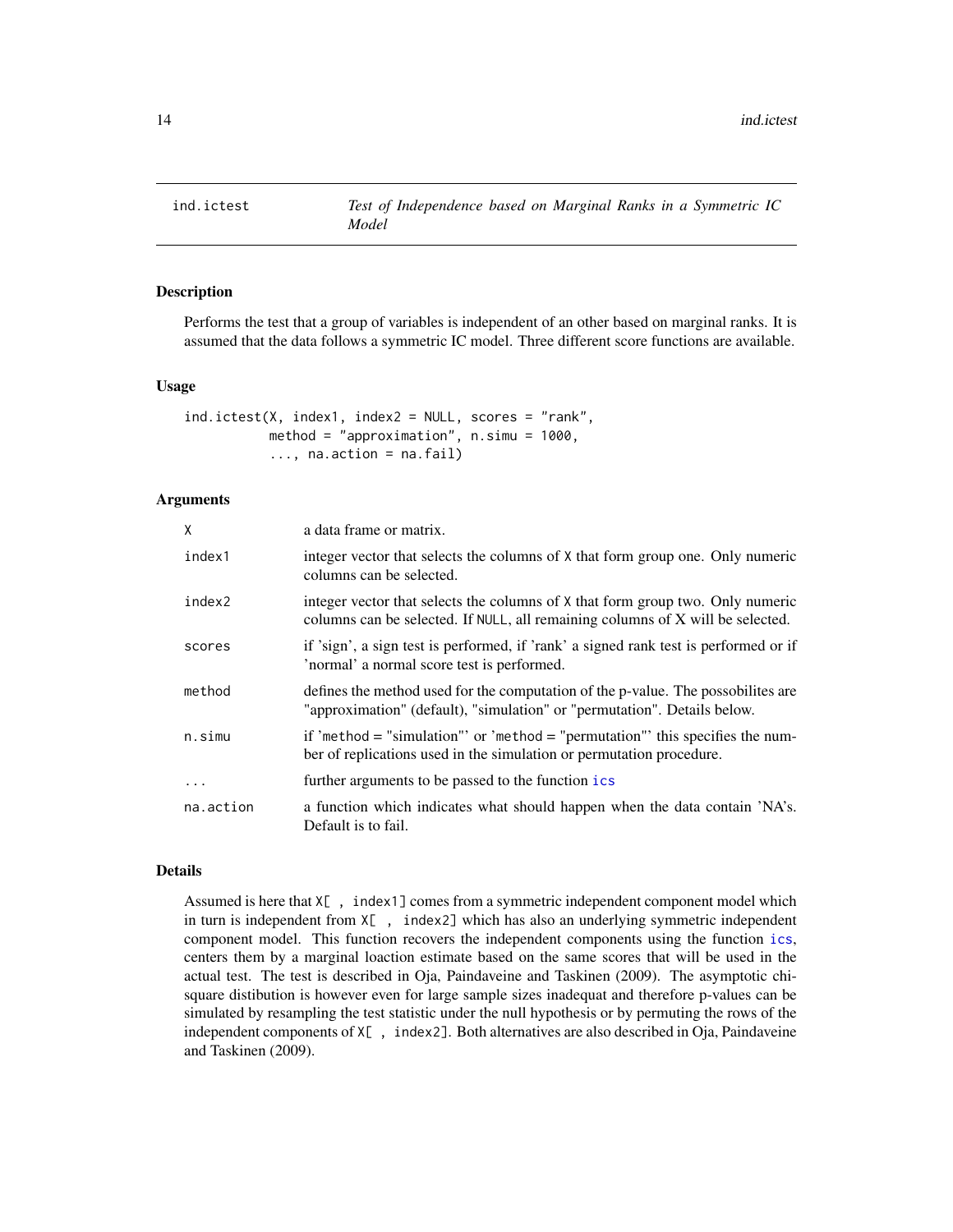#### <span id="page-14-0"></span>LASERI 15

# Value

A list with class 'htest' containing the following components:

| statistic | the value of the O-statistic.                                                                                 |
|-----------|---------------------------------------------------------------------------------------------------------------|
| parameter | the degrees of freedom for the Q-statistic or the number of replications depend-<br>ing on the chosen method. |
| p.value   | the p-value for the test.                                                                                     |
| method    | a character string indicating what type of test was performed.                                                |
| data.name | a character string giving the name of the data.                                                               |

#### Author(s)

Klaus Nordhausen

# References

Oja, H. and Paindaveine, D. and Taskinen, S. (2016), Affine-invariant rank tests for multivariate independence in independent component models, Electronic Journal of Statistics, 10, 2372–2419.

# Examples

```
Z1<-cbind(rt(500,5),rnorm(500),runif(500))
Z2<-cbind(rt(500,8),rbeta(500,2,2))
A1 \le matrix(c(4, 4, 5, 4, 6, 6, 5, 6, 7), ncol = 3)
A2 <- matrix(c(0.5, -0.3, -0.3, 0.7), ncol = 2)
X <- cbind(Z1 %*% t(A1), Z2 %*% t(A2))
ind.ictest(X,1:3)
ind.ictest(X,1:3,method="simu")
ind.ictest(X,1:2,3:5,method="perm", S1=tyler.shape,S2=cov)
```
LASERI *Cardiovascular Responses to Head-up Tilt*

#### Description

This data set contains the cardiovascular responses to a passive head-up tilt for 223 subjects.

#### Usage

data(LASERI)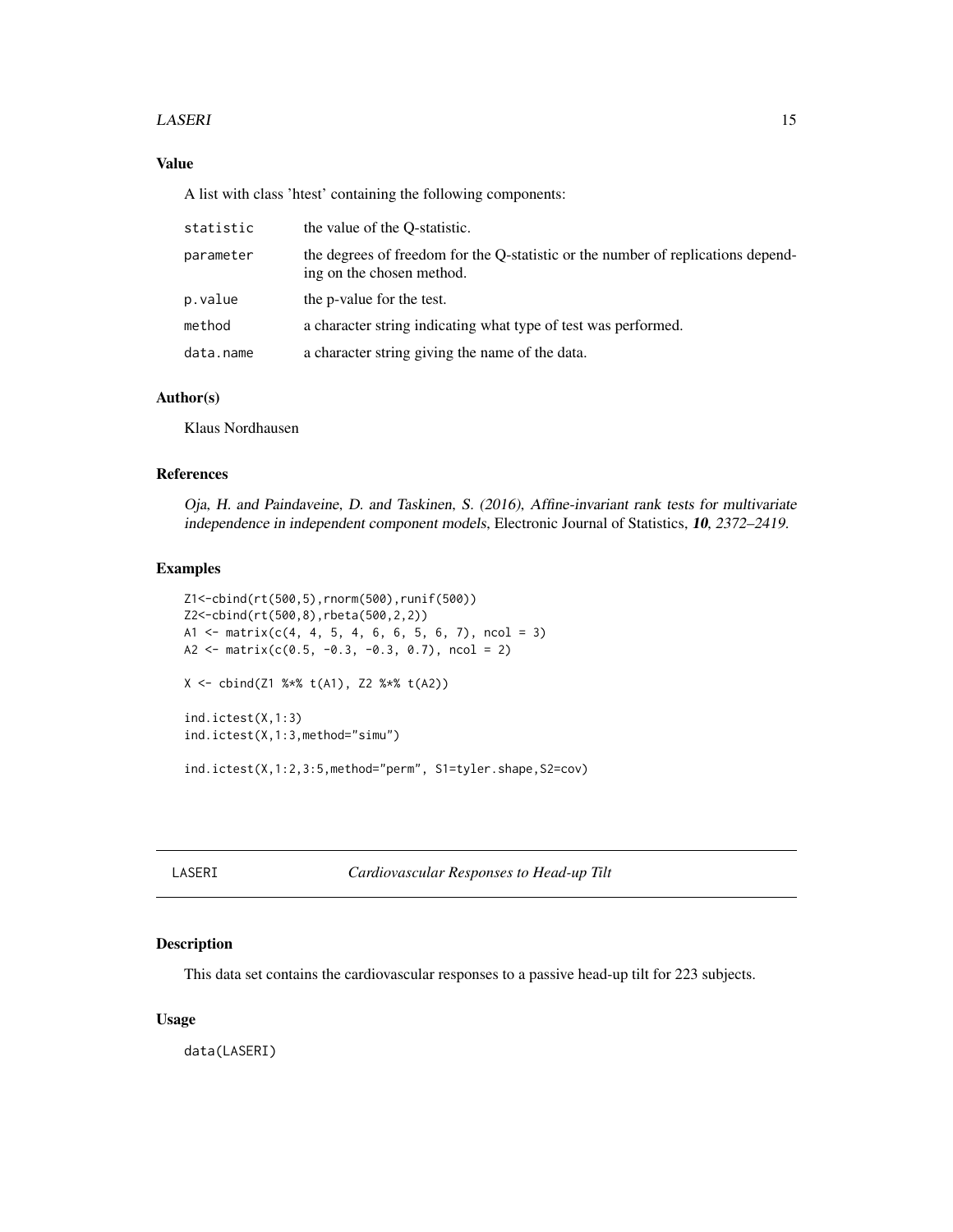# Format

A data frame with 223 observations on the following 32 variables.

Sex a factor with levels Female and Male.

Age Age in years.

Height Height in cm.

Weight Weight in kg.

Waist Waist circumference in cm.

Hip Hip circumference in cm.

BMI Body mass index.

WHR Waist hip ratio.

HRT1 Average heart rate in the tenth minute of rest.

HRT2 Average heart rate in the second minute during the tilt.

HRT3 Average heart rate in the fifth minute during the tilt.

HRT4 Average heart rate in the fifth minute after the tilt.

COT1 Average cardiac output in the tenth minute of rest.

COT2 Average cardiac output in the second minute during the tilt.

COT3 Average cardiac output in the fifth minute during the tilt.

COT4 Average cardiac output in the fifth minute after the tilt.

SVRIT1 Average systemic vascular resistance index in the tenth minute of rest.

SVRIT2 Average systemic vascular resistance index in the second minute during the tilt.

SVRIT3 Average systemic vascular resistance index in the fifth minute during the tilt.

SVRIT4 Average systemic vascular resistance index in the fifth minute after the tilt.

PWVT1 Average pulse wave velocity in the tenth minute of rest.

PWVT2 Average pulse wave velocity in the second minute during the tilt.

PWVT3 Average pulse wave velocity in the fifth minute during the tilt.

PWVT4 Average pulse wave velocity in the fifth minute after the tilt.

HRT1T2 Difference HRT1 - HRT2.

COT1T2 Difference COT1 - COT2.

SVRIT1T2 Difference SVRIT1 - SVRIT2.

PWVT1T2 Difference PWVT1 - PWVT2.

- HRT1T4 Difference HRT1 HRT4.
- COT1T4 Difference COT1 COT4.

SVRIT1T4 Difference SVRIT1 - SVRIT4.

PWVT1T4 Difference PWVT1 - PWVT4.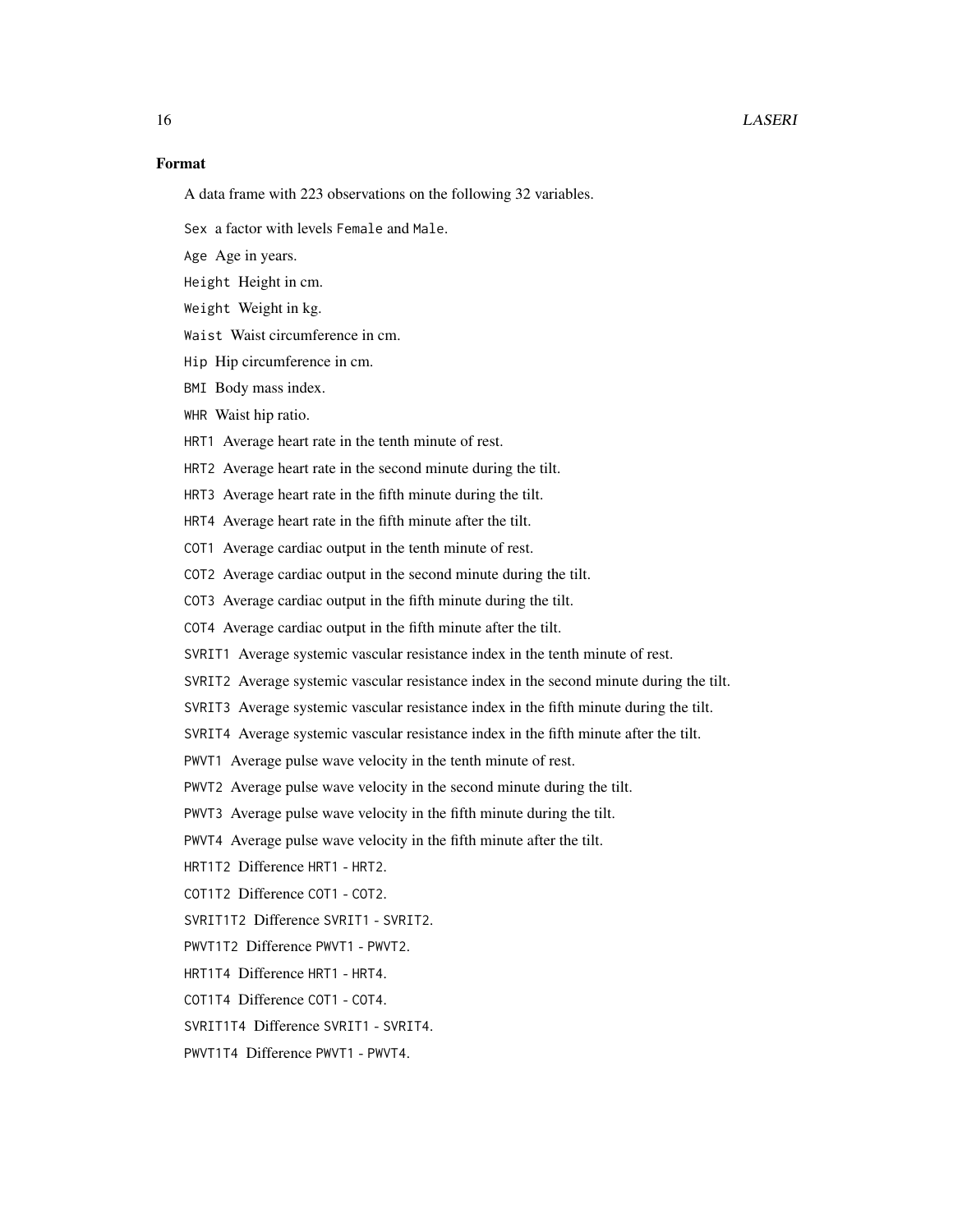#### <span id="page-16-0"></span>pair.diff the contract of the contract of the contract of the contract of the contract of the contract of the contract of the contract of the contract of the contract of the contract of the contract of the contract of the

# Details

This data is a subset of hemodynamic data collected as a part of the LASERI study (English title: "Cardivascular risk in young Finns study") using whole-body impedance cardiography and plethysmographic blood pressure recordings from fingers. The data given here comes from 223 healthy subjects between 26 and 42 years of age, who participated in the recording of the hemodynamic variables both in a supine position and during a passive head-up tilt on a motorized table. During that experiment the subject spent the first ten minutes in a supine position, then the motorized table was tilted to a head-up position (60 degrees) for five minutes, and for the last five minutes the table was again returned to the supine position.

Of interest in this data is for example if the values 5 minutes after the tilt are already returned to their pre-tilt levels.

#### Source

Data courtesy of the LASERI study (<http://youngfinnsstudy.utu.fi/>).

# **Examples**

```
# for example testing if the location before the tilt is the same as
# 5 minutes after the tilt:
data(LASERI)
DIFFS.T1T4 <- subset(LASERI,select=c(HRT1T4,COT1T4,SVRIT1T4))
rank.ctest(DIFFS.T1T4)
rank.ctest(DIFFS.T1T4, score="s")
```
<span id="page-16-1"></span>

pair.diff *Pairwise Differences*

#### **Description**

Computes pairwise differences.

#### Usage

pair.diff(X)

#### Arguments

X a numeric matrix.

# Details

The function computes all differences of row i and row j with  $i < j$ . The function is a wrapper to a C function to do the computation quickly and does no checks concerning the input.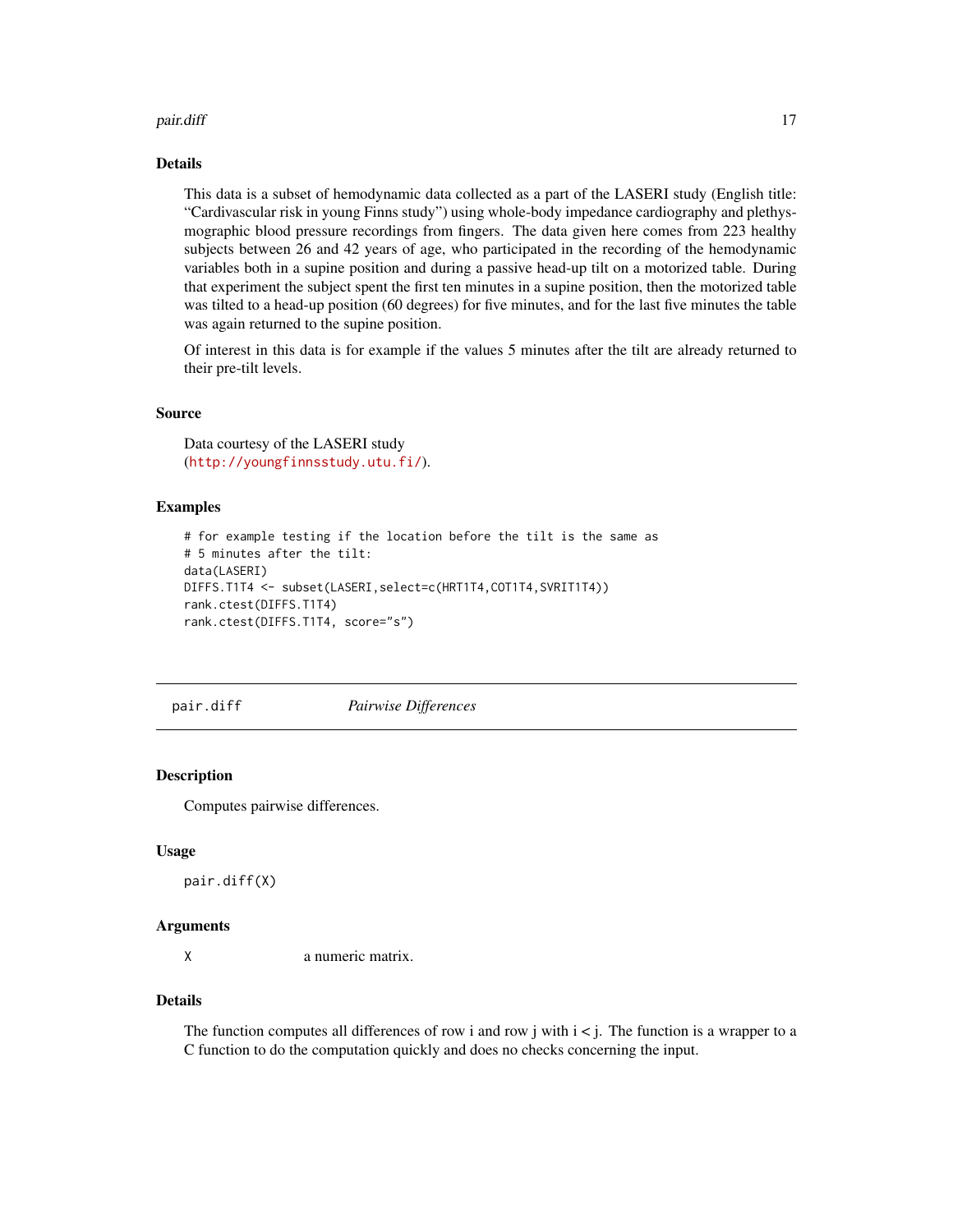# Value

Matrix containing the differences.

# Author(s)

Seija Sirkiä

# See Also

[pair.prod](#page-17-1), [pair.sum](#page-18-1)

# Examples

```
X \leftarrow matrix(1:10, ncol = 2, byrow = FALSE)pair.diff(X)
```
<span id="page-17-1"></span>

# pair.prod *Pairwise Products*

# Description

Computes pairwise elementwise products.

# Usage

pair.prod(X)

#### Arguments

X a numeric matrix.

# Details

The function computes all elementwise products of row i and row j with  $i < j$ . The function is a wrapper to a C function to do the computation quickly and does no checks concerning the input.

# Value

Matrix containing the products.

# Author(s)

Klaus Nordhausen

# See Also

[pair.diff](#page-16-1), [pair.sum](#page-18-1)

<span id="page-17-0"></span>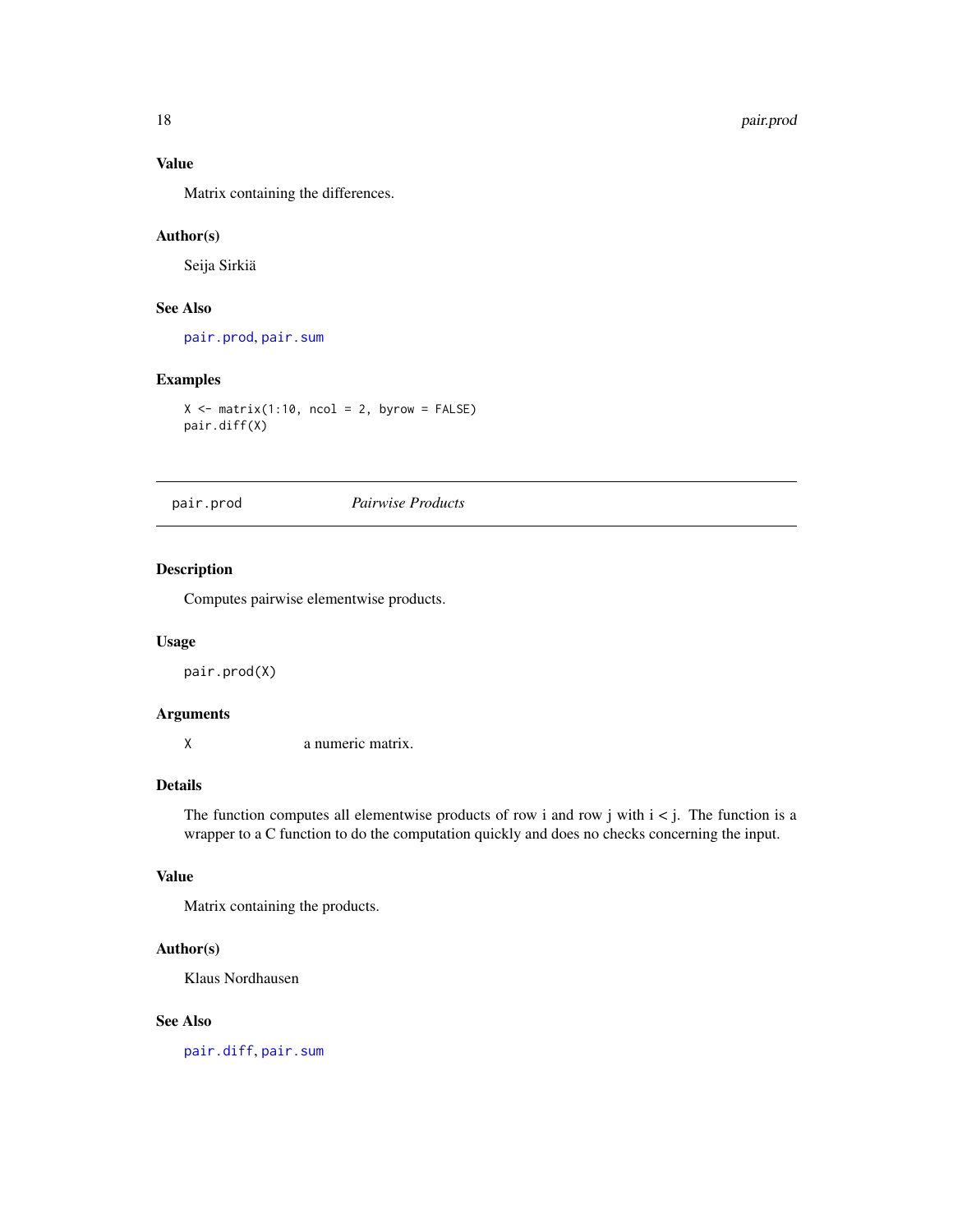#### <span id="page-18-0"></span>pair.sum 19

# Examples

 $X \le -$  matrix(1:10, ncol = 2, byrow = FALSE) pair.prod(X)

<span id="page-18-1"></span>pair.sum *Pairwise Sums*

# Description

Computes pairwise sums.

#### Usage

pair.sum(X)

# Arguments

X a numeric matrix.

#### Details

The function computes all sums of row i and row j with  $i < j$ . The function is a wrapper to a C function to do the computation quickly and does no checks concerning the input.

# Value

Matrix containing the sums.

#### Author(s)

Seija Sirkiä

# See Also

[pair.diff](#page-16-1), [pair.prod](#page-17-1)

# Examples

```
X \leftarrow matrix(1:10, ncol = 2, byrow = FALSE)pair.sum(X)
```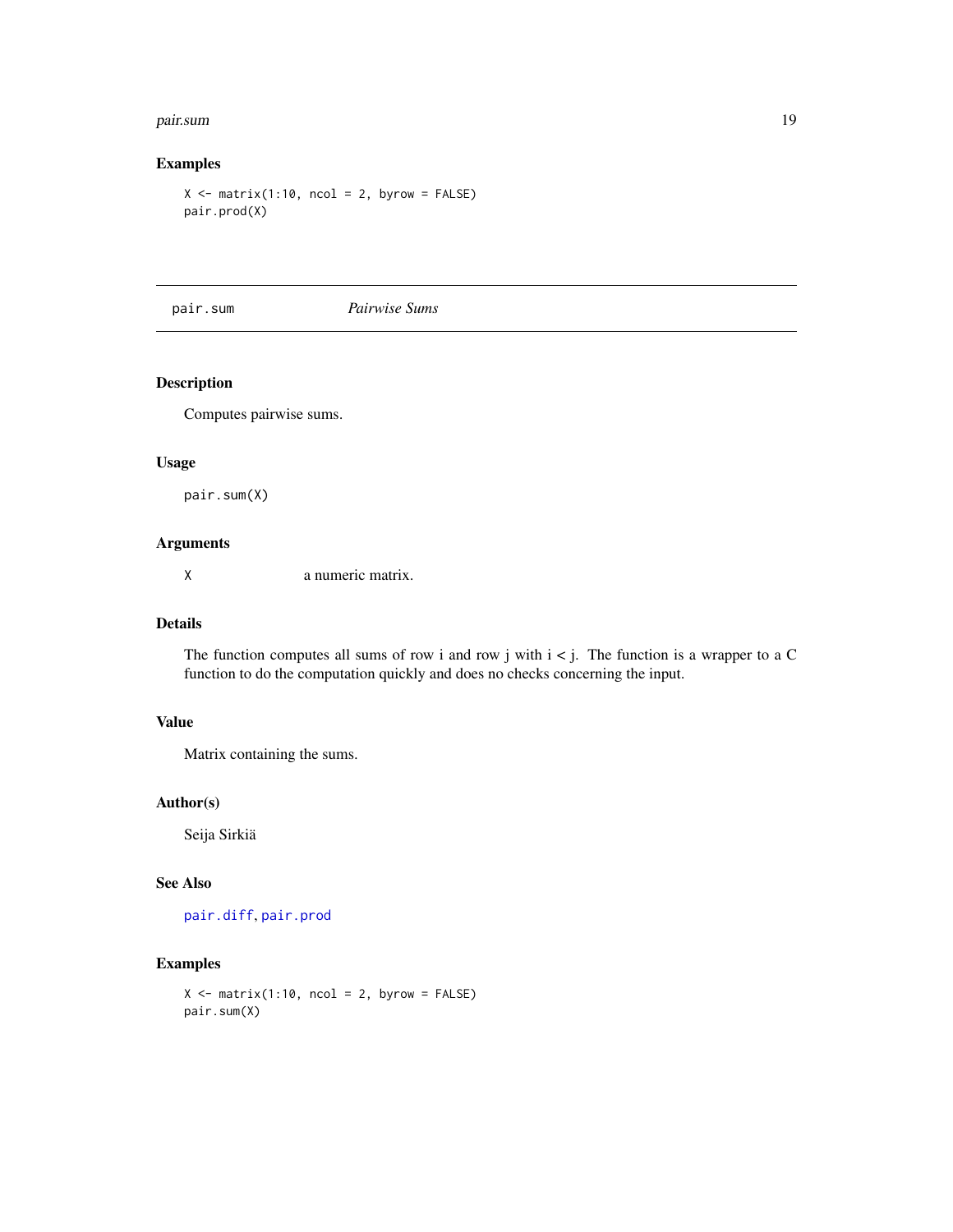<span id="page-19-0"></span>

# Description

Changes in pulmonary function of 12 workers after 6 hours of exposure to cotton dust.

#### Usage

data(pulmonary)

#### Format

A data frame with 12 observations on the following 3 variables.

FVC change in FVC (forced vital capacity) after 6 hours.

FEV change in FEV\\_3 (forced expiratory volume) after 6 hours.

CC change in CC (closing capacity) after 6 hours.

# Note

There is also a different version of this data set around. In the different version the FVC value of subject 11 is -0.01 instead of -0.10.

#### Source

Merchant, J. A., Halprin, G. M., Hudson, A. R. Kilburn, K. H., McKenzie, W. N., Hurst, D. J. and Bermazohnm P. (1975), Responses to cotton dust, Archives of Environmental Health, 30, 222–229, Table 5.

Reprinted with permission of the Helen Dwight Reid Educational Foundation. Published by Heldref Publications, 1319 Eighteenth St., NW, Washington, DC 20036-1802. <www.heldref.org>.

# References

Hettmansperger, T. P. and McKean, J. W. (1998), Robust Nonparametric Statistical Methods, London: Arnold.

# Examples

data(pulmonary) plot(pulmonary)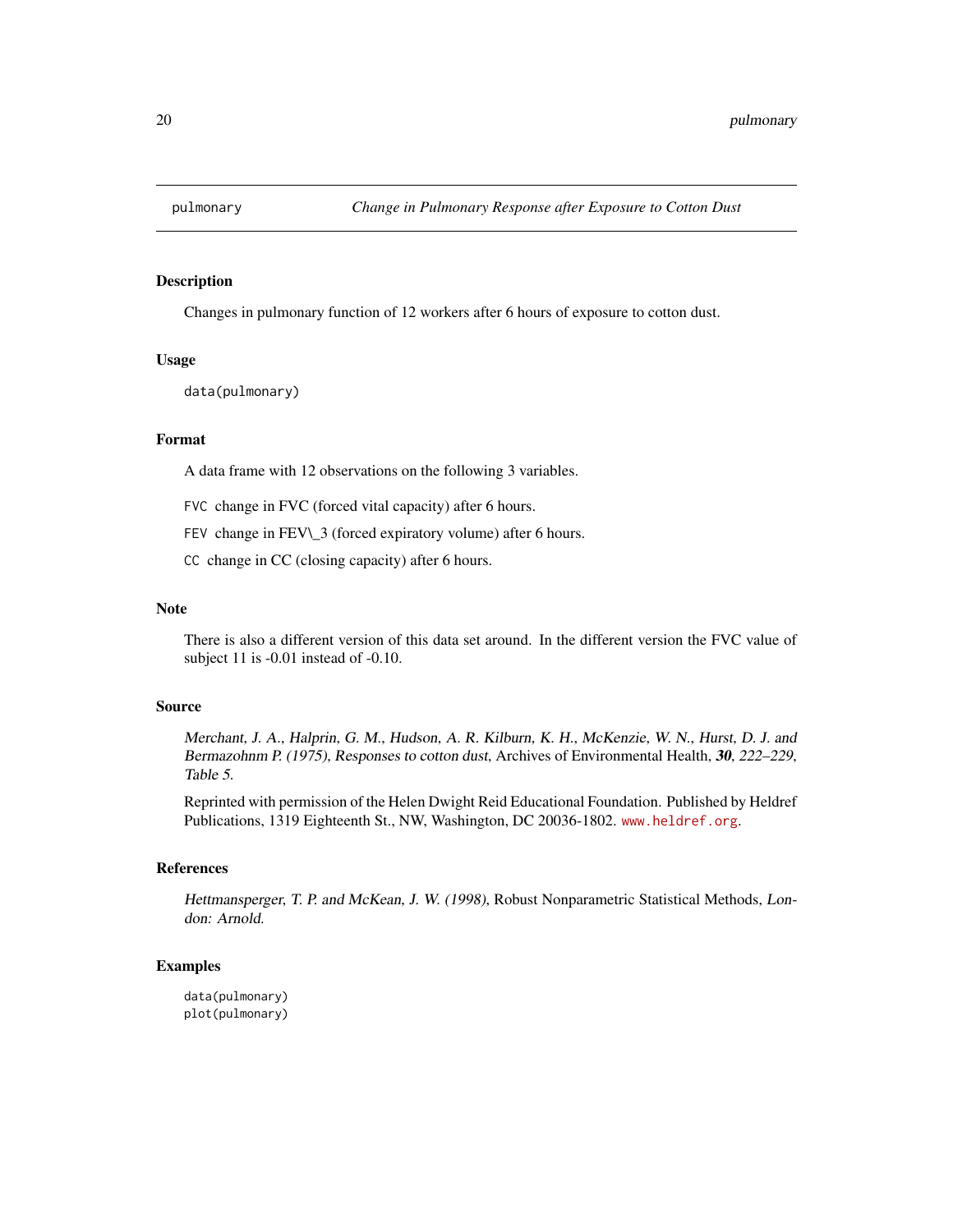<span id="page-20-0"></span>

# Description

Performs the one, two or c sample location test based on marginal ranks. Three different score functions are available.

# Usage

```
rank.ctest(X, ...)
## Default S3 method:
rank.ctest(X, Y = NULL, mu = NULL, scores = "rank",
          na. action = na. fail, ...)## S3 method for class 'formula'
rank.ctest(formula, na.action = na.fail, ...)
## S3 method for class 'ics'
rank.ctest(X, g = NULL, index = NULL, na.action = na.fail, ...)
```
# Arguments

| X         | a numeric data frame or matrix or an ics object.                                                                                                                                                                                                                  |
|-----------|-------------------------------------------------------------------------------------------------------------------------------------------------------------------------------------------------------------------------------------------------------------------|
| Y         | an optional numeric data frame or matrix for the two sample test. If NULL a<br>one sample test is performed.                                                                                                                                                      |
| mu        | a vector indicating the hypothesized value of the mean (or difference in means if<br>you are performing a two sample test). NULL represents origin or no difference<br>between the groups. For more than two groups mu should be 0 or not be specified<br>at all. |
| scores    | if 'sign', a sign test is performed, if 'rank' a signed rank test is performed or if<br>'normal' a normal score test is performed.                                                                                                                                |
| formula   | a formula of the form $X \sim g$ where X is a numeric matrix giving the data values<br>and g a factor with at least two levels giving the corresponding groups.                                                                                                   |
| g         | a grouping factor with at least two levels.                                                                                                                                                                                                                       |
| index     | an integer vector that gives the columns to choose the invariant coordinates form<br>the 'ics' object. The default uses all columns.                                                                                                                              |
| na.action | a function which indicates what should happen when the data contain 'NA's.<br>Default is to fail.                                                                                                                                                                 |
| $\ddots$  | further arguments to be passed to or from methods.                                                                                                                                                                                                                |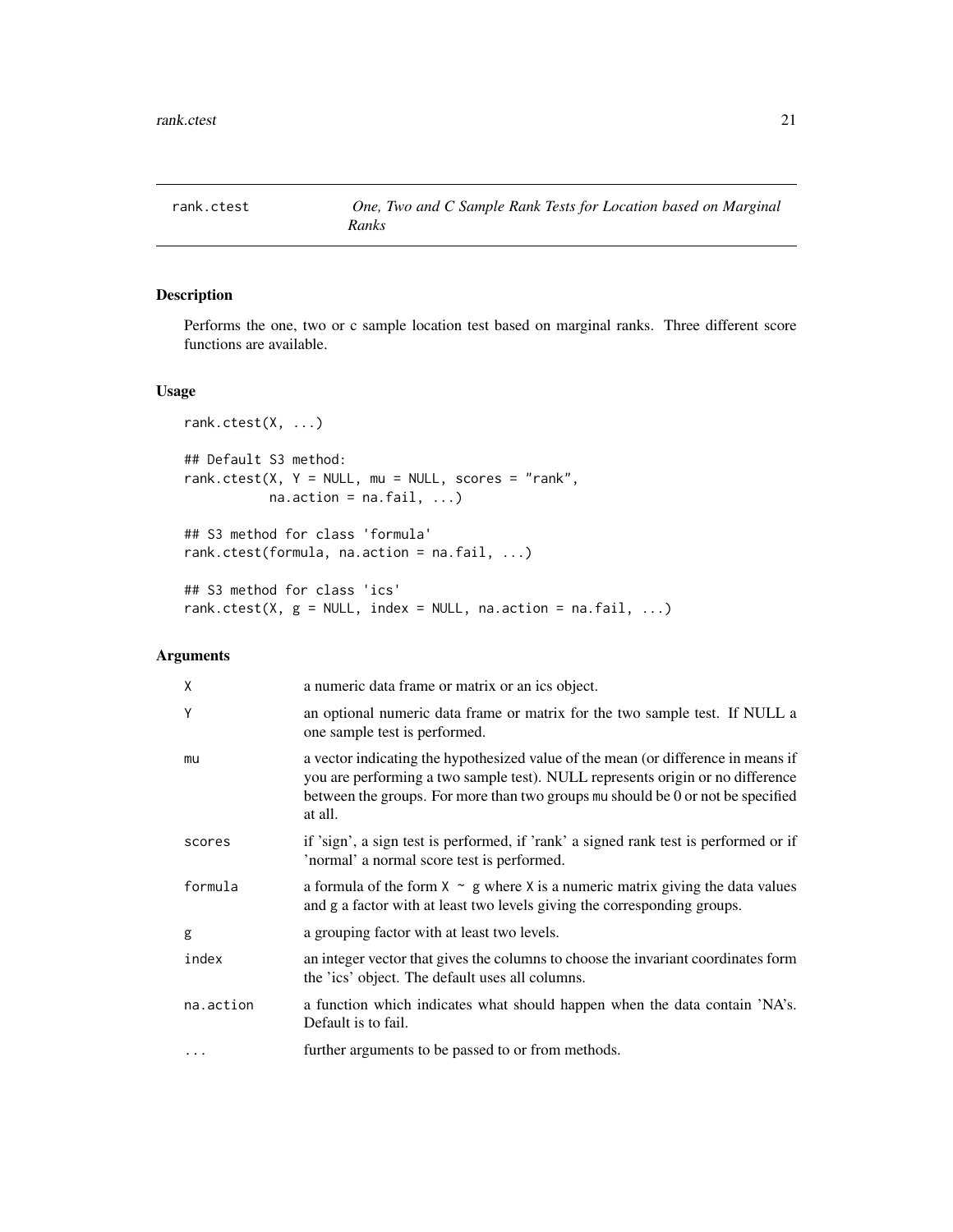# Details

These tests are well described in Puri and Sen (1971). The tests are based on the marginal ranks for which three score functions are available. The scores are also used to estimate the covariance matrices. In the multisample case it is assumed that the distribution of the different populations differs only in their location.

The ics interface provides an invariant test based on the invariant coordinate selection. The assymptotic distribution is however still an open question when more than one component is used, though the chi-square approximation works well also for several components as shown in Nordhausen, Oja and Tyler (2006).

#### Value

A list with class 'htest' containing the following components:

| statistic   | the value of the T-statistic.                                                                                                          |
|-------------|----------------------------------------------------------------------------------------------------------------------------------------|
| parameter   | the degrees of freedom for the T-statistic.                                                                                            |
| p.value     | the p-value for the test.                                                                                                              |
| null.value  | the specified hypothesized value of the mean or mean difference depending on<br>whether it was a one-sample test or a two-sample test. |
| alternative | a character string with the value 'two.sided'.                                                                                         |
| method      | a character string indicating what type of test was performed.                                                                         |
| data.name   | a character string giving the name of the data (and grouping vector).                                                                  |

#### Author(s)

Klaus Nordhausen

# one sample tests:

#### References

Puri , M.L. and Sen, P.K. (1971), Nonparametric Methods in Multivariate Analysis, New York: Wiley.

Nordhausen, K., Oja, H. and Tyler, D.E. (2006), On the Efficiency of Invariant Multivariate Sign and Rank Tests, in Festschrift of Tarmo Pukkila on his 60th Birthday, 217–231.

#### Examples

```
data(pulmonary)
rank.ctest(pulmonary, scores = "sign")
rank.ctest(pulmonary, mu = c(\theta, \theta, 2))
# two sample tests:
set.seed(123456)
X \leq -\text{rmvnorm}(20, c(0,0,0,0), \text{diag}(1:4))Y <- rmvnorm(30, c(0.5,0.5,0.5,0.5), diag(1:4))
```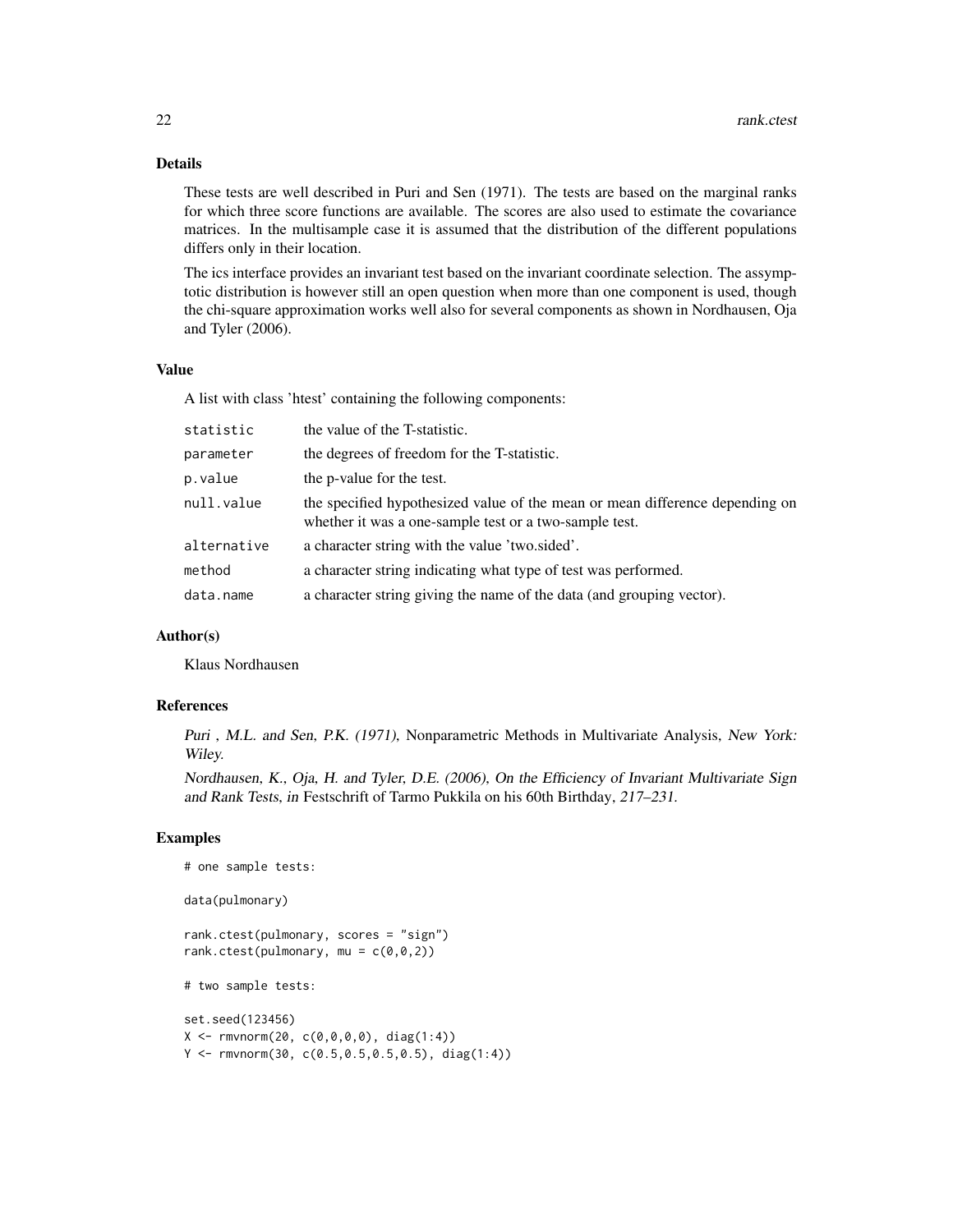#### <span id="page-22-0"></span>rank.ictest 23

```
Z \leftarrow \text{rbind}(X, Y)g \leftarrow factor(rep(c(1,2), c(20,30)))rank.ctest(X, Y, scores = "normal")
rank.ctest(Z^g, scores = "sign", mu = rep(-0.5,4))
# c sample test:
W <- rmvnorm(30, c(0,0,0,0), diag(1:4))
Z2 \leq -rbind(X,Y,W)g2 <- factor(rep(1:3, c(20,30,30)))
rank.ctest(Z2~g2, scores = "normal")
# in an invariant coordinate system
rank.ctest(ics(Z2,covOrigin, cov4, S2args=list(location =
           "Origin")), index = c(1,4), scores = "sign")
rank.ctest(ics(Z), g, index = 4)
rank.ctest(ics(Z2), g2, scores = "normal", index = 4)
rm(.Random.seed)
```
rank.ictest *One Sample Location Test based on Marginal Ranks in the Independent Component Model*

#### Description

marginal rank test for the location problem in the one sample case when the margins are assumed independent.

#### Usage

```
rank.ictest(X, ...)
## Default S3 method:
rank.ictest(X, mu = NULL, scores = "rank", method = "approximation",
            n.simu = 1000, na. (kin) = na.fail, ...)## S3 method for class 'ics'
rank.ictest(X, index = NULL, na.action = na.fail, \dots)
```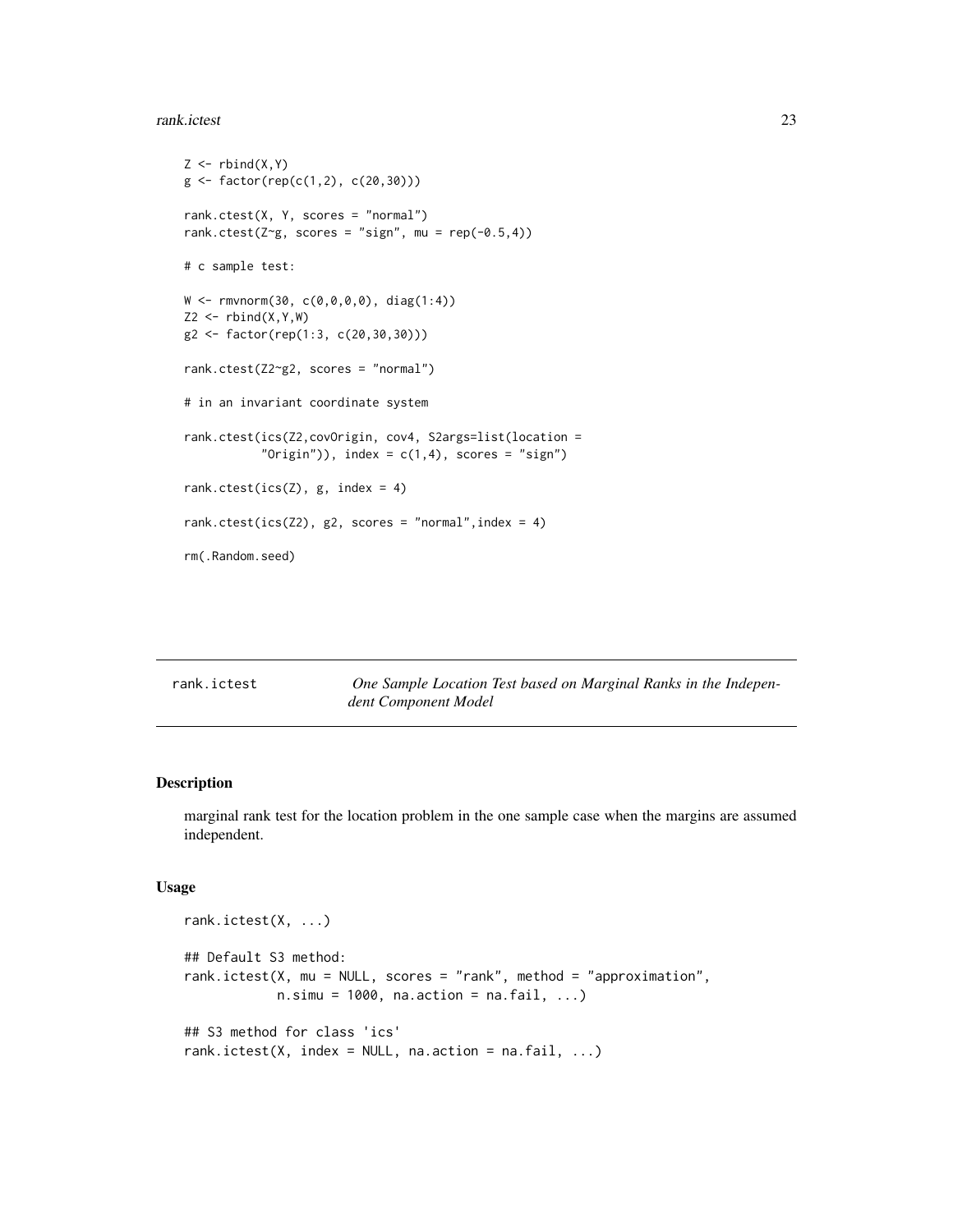# Arguments

| X         | a numeric data frame or matrix or an ics object.                                                                                                              |
|-----------|---------------------------------------------------------------------------------------------------------------------------------------------------------------|
| mu        | a vector indicating the hypothesized value of the location. NULL represents the<br>origin.                                                                    |
| scores    | options are 'rank' for the signed rank test, 'sign' for the sign test and 'normal'<br>for the normal score test.                                              |
| method    | defines the method used for the computation of the p-value. The possibilities are<br>"approximation" (default), "simulation" or "permutation". Details below. |
| n.simu    | if 'method=simulation' or 'method=permutation' this specifies the number of<br>replications used in the simulation or permutation procedure.                  |
| index     | an integer vector that gives the columns to choose from invariant coordinates<br>form the 'ics' object. The default uses all columns.                         |
| na.action | a function which indicates what should happen when the data contain 'NA's.<br>Default is to fail.                                                             |
| $\cdot$   | further arguments to be passed to or from methods.                                                                                                            |

# Details

The test is normally used to test for location in the symmetric independent component model.

By default the limiting distribution is used to compute the p-values. However for moderate sample sizes (N=50) was observed in Nordhausen et al. (2009) that the normal score test can be sometimes slightly biased. Therefore the argument method can be used to get p-values based on simulations from a multivariate normal under the null or by permuting the signs of the centered observations.

#### Value

A list with class 'htest' containing the following components:

| statistic   | the value of the O-statistic.                                  |
|-------------|----------------------------------------------------------------|
| parameter   | the degrees of freedom for the Q-statistic.                    |
| p.value     | the p-value for the test.                                      |
| null.value  | the specified hypothesized value of the location.              |
| alternative | a character string with the value 'two.sided'.                 |
| method      | a character string indicating what type of test was performed. |
| data.name   | a character string giving the name of the data.                |

# Author(s)

Klaus Nordhausen

# References

Nordhausen, K., Oja, H. and Paindaveine, D. (2009), Signed-rank tests for location in the symmetric independent component model, Journal of Multivariate Analysis, 100, 821–834.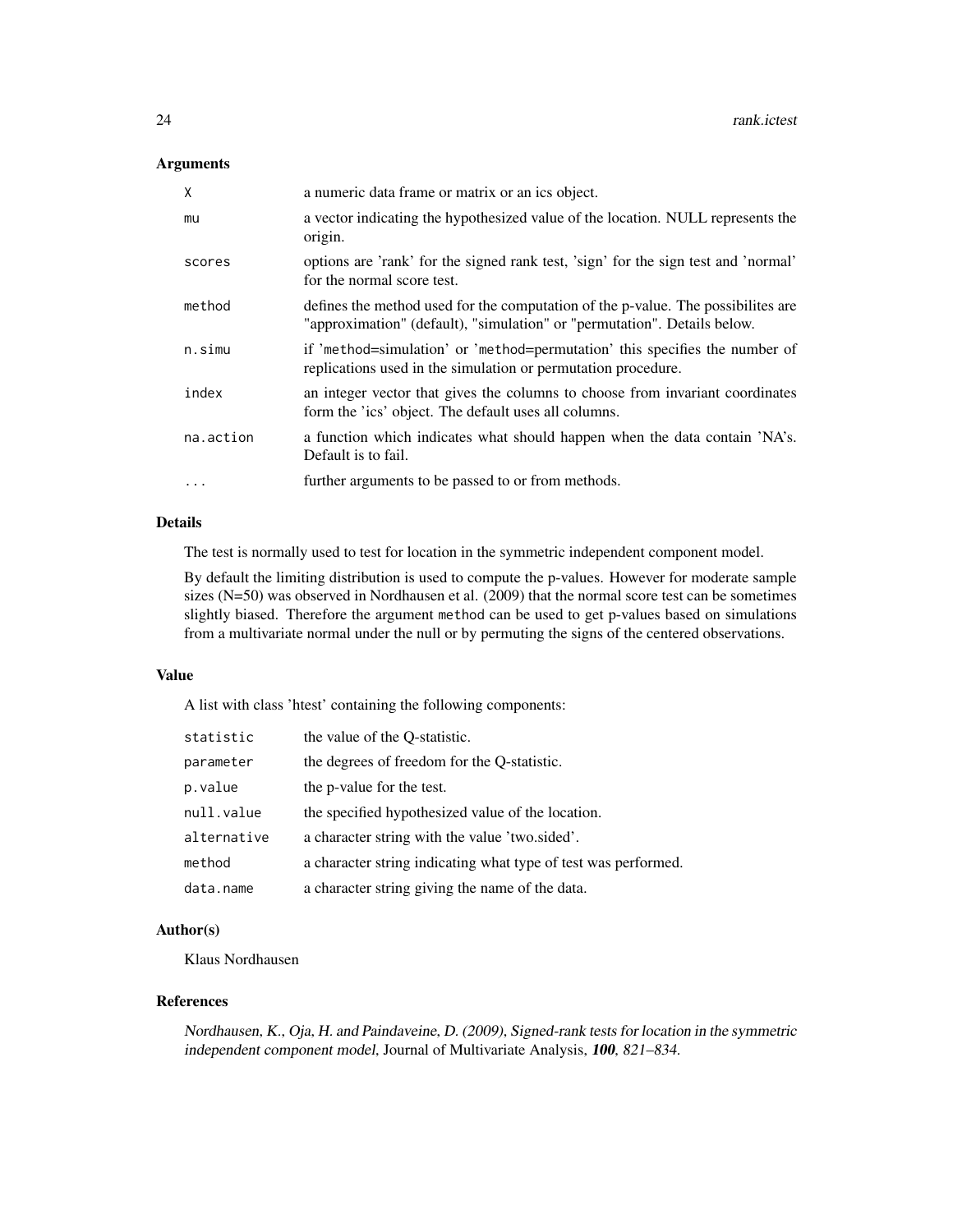# <span id="page-24-0"></span>spatial.median 25

# Examples

```
set.seed(555)
X \leftarrow \text{cbind(rt(30,8), rnorm(30,0.5), runif(30,-3,3))}mix.matrix \leftarrow matrix(c(3, 2, 1, 2, 4, -0.5, 1, -0.5, 2), ncol=3)X.mixed <- X %*% t(mix.matrix)
ica.X <- ics(X, covOrigin, cov4, S2args = list(location = "Origin"))
rank.ictest(ica.X)
rank.ictest(ica.X, scores = "normal", method = "simu")
rank.ictest(ics.components(ica.X), scores = "normal", method = "perm")
rm(.Random.seed)
```
<span id="page-24-1"></span>

#### Description

iterative algorithm to compute the spatial median.

# Usage

 $spatial.median(X, init = NULL, maxiter = 500,eps = 1e-06,$ print.it = FALSE, na.action = na.fail)

# Arguments

| X         | a numeric data frame or data matrix.                                                              |
|-----------|---------------------------------------------------------------------------------------------------|
| init      | Starting value for the alogrihtm, if 'NULL', the vector of marginal medians is<br>used.           |
| maxiter   | maximum number of iterations.                                                                     |
| eps       | convergence tolerance.                                                                            |
| print.it  | logical. If TRUE prints the number of iterations, otherwise not.                                  |
| na.action | a function which indicates what should happen when the data contain 'NA's.<br>Default is to fail. |

# Details

Follows the algorithm of Vardi and Zhang.

# Value

vector of the spatial median.

# Author(s)

Klaus Nordhausen and Seija Sirkiä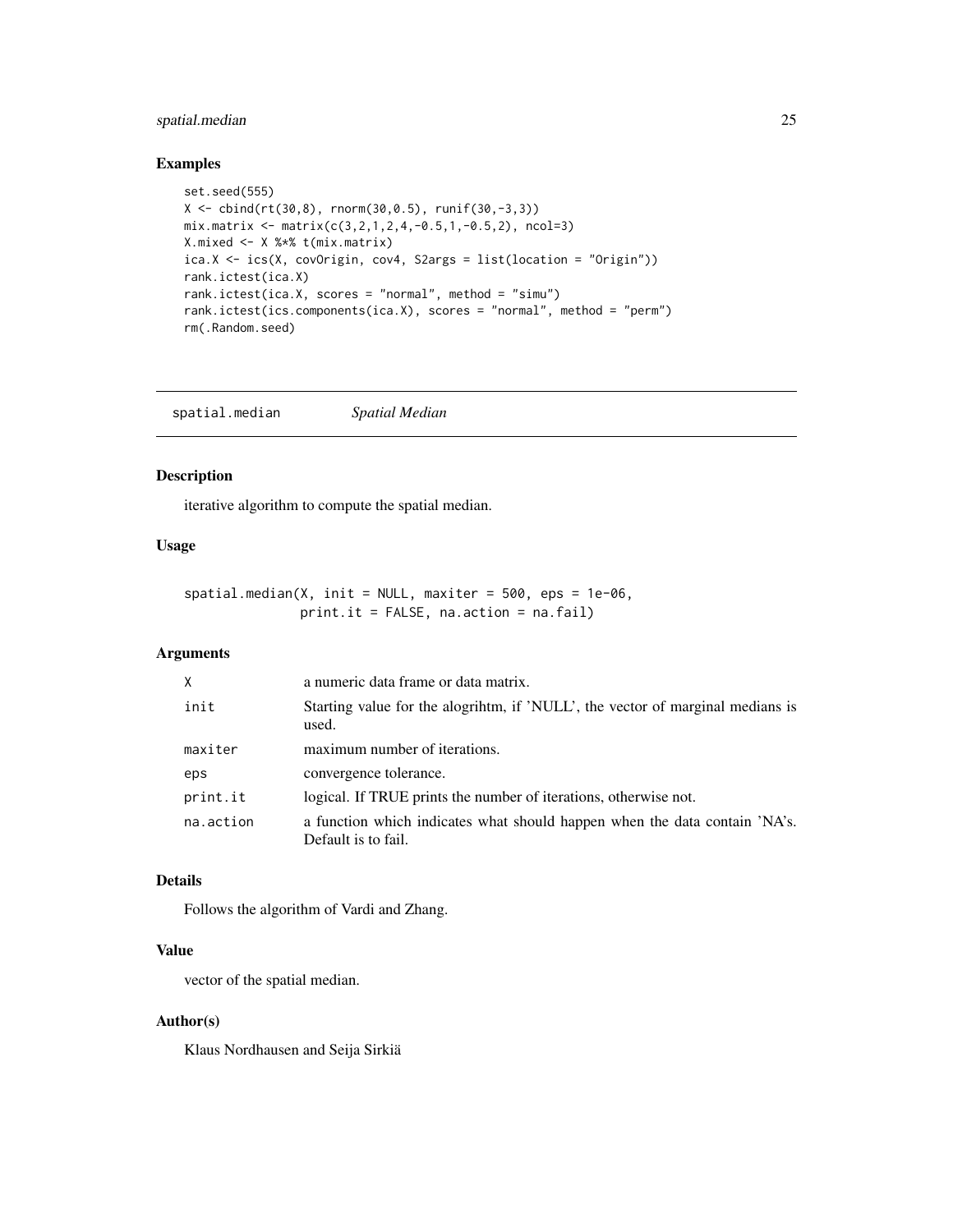# References

Vardi, Y. and Zhang, C.-H. (1999), The multivariate L1-median and associated data depth, PNAS, 97, 1423–1426.

# Examples

```
set.seed(654321)
cov.matrix <- matrix(c(3,2,1,2,4,-0.5,1,-0.5,2), ncol=3)
X \leftarrow \text{rmvnorm}(100, c(0,0,0), \text{cov}.\text{matrix})spatial.median(X)
rm(.Random.seed)
```
<span id="page-25-1"></span>spatial.sign *Spatial Signs*

#### Description

Function to obtain the spatial signs of a multivariate dataset. The function can compute the spatial signs also with respect to a given or estimated loacation and scale. If both location and scale have to be estimated the HR. Mest function is used, if only one has to be estimated the, estimation is done using [spatial.median](#page-24-1) or [tyler.shape](#page-29-1).

# Usage

```
spatial.sign(X, center = TRUE, shape = TRUE,
             na. action = na. fail, ...)
```
# Arguments

| X         | a numeric data frame or matrix.                                                                                                                    |
|-----------|----------------------------------------------------------------------------------------------------------------------------------------------------|
| center    | either a logical value or a numeric vector of length equal to the number of<br>columns of 'X'. See below for more information.                     |
| shape     | either a logical value or a square numeric matrix with number of columns equal<br>to the number of columns of 'X'. See below for more information. |
| na.action | a function which indicates what should happen when the data contain 'NA's.<br>Default is to fail.                                                  |
|           | arguments that can be passed on to functions used for the estimation of location<br>and shape.                                                     |

<span id="page-25-0"></span>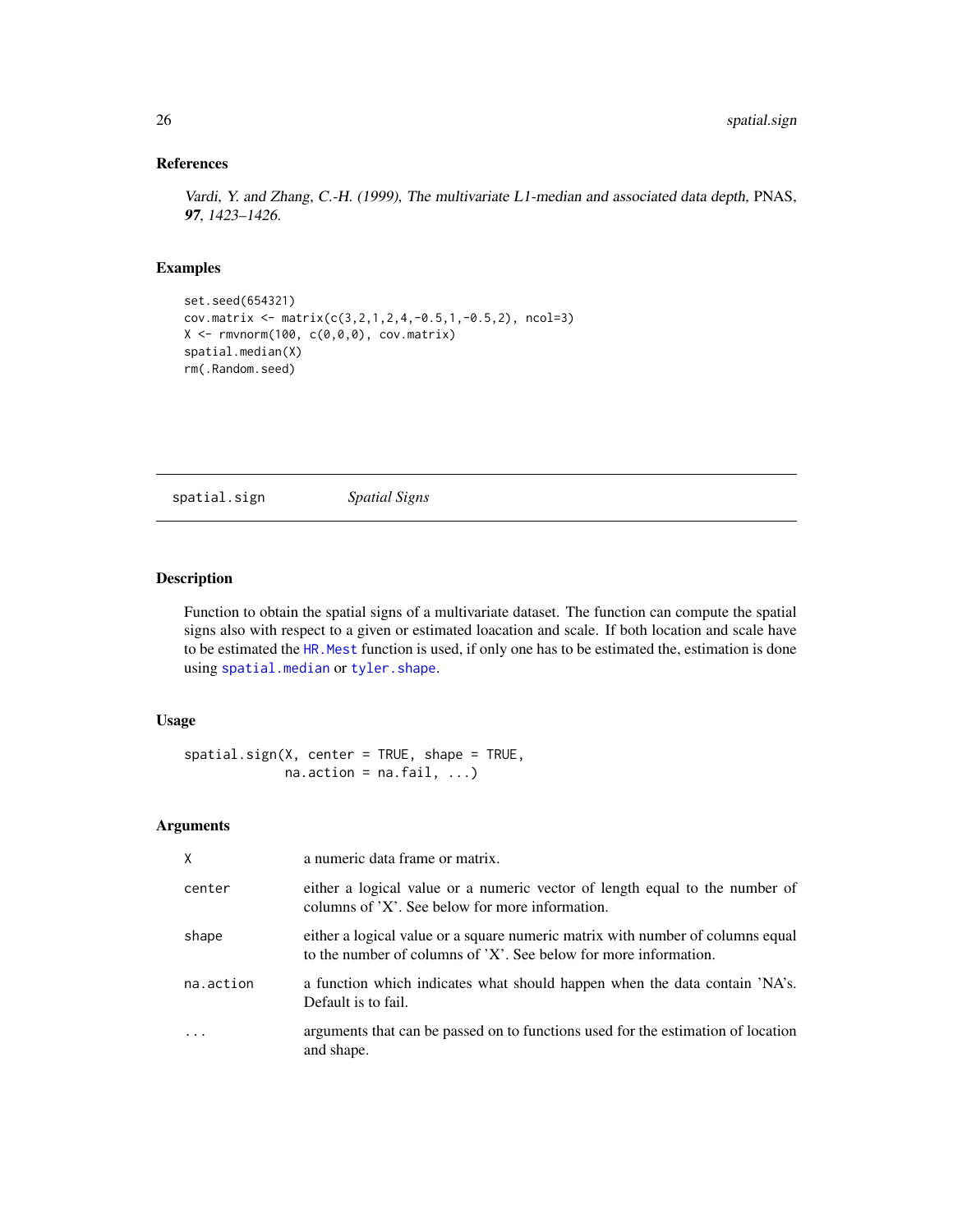#### <span id="page-26-0"></span>symm.huber 27

#### Details

The spatial signs U of X with location  $\mu$  and shape V are given by

$$
u_i = \frac{(x_i - \mu)V^{-\frac{1}{2}}}{\|(x_i - \mu)V^{-\frac{1}{2}}\|}.
$$

If a numeric value is given as 'center' and/or 'shape' these are used as  $\mu$  and/or V in the above formula. If 'center' and/or 'shape' are 'TRUE' the values for  $\mu$  and/or V are estimated, if 'FALSE' the origin is used as the value of  $\mu$  and/or the identity matrix as the value of V.

In the special case of univariate data the univariate signs of the data (centered if requested) are returned and the shape parameter is redundant.

# Value

a matrix with the spatial signs of the data as rows or the univariate signs as a px1 matrix. The centering vector and scaling matrix used are returned as attributes 'center' and 'shape'.

#### Author(s)

Klaus Nordhausen and Seija Sirkiä

# See Also

[HR.Mest](#page-10-1)

# Examples

```
set.seed(654321)
cov.matrix <- matrix(c(3,2,1,2,4,-0.5,1,-0.5,2), ncol=3)
X \leftarrow \text{rmvnorm}(15, c(1, 0, -1), \text{cov}.\text{matrix})spatial.sign(X)
spatial.sign(X, center=FALSE, shape=FALSE)
spatial.sign(X, center=colMeans(X), shape=cov(X))
rm(.Random.seed)
```
<span id="page-26-1"></span>symm.huber *Symmetrized Huber Scatter Matrix*

#### Description

Iterative algorithm to estimate the symmetrized Huber scatter matrix.

#### Usage

```
symm.huber(X, qg = 0.9, init = NULL, eps = 1e-06, maxiter = 100,
          na.action = na.fail)
```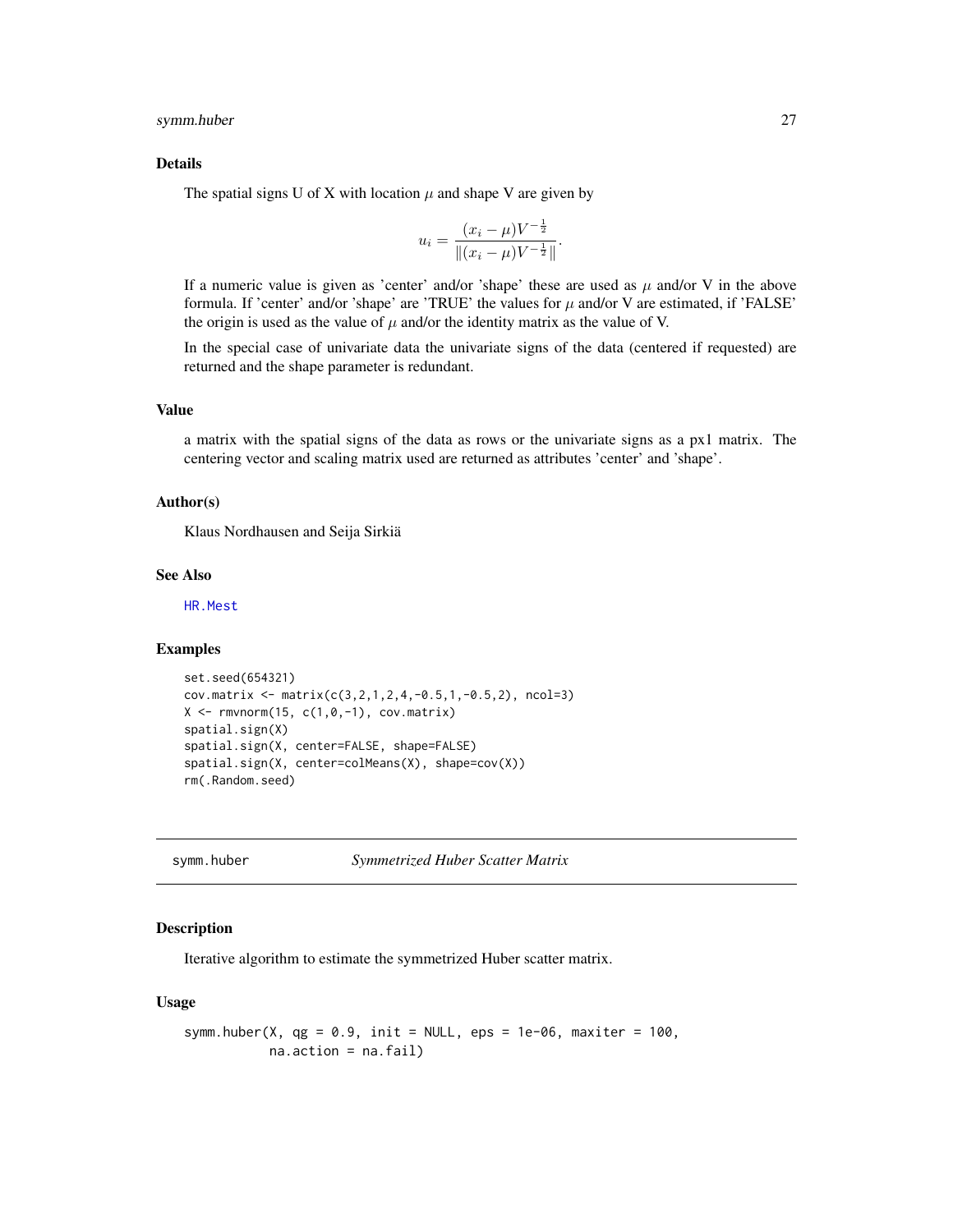#### <span id="page-27-0"></span>**Arguments**

| X.        | numeric data frame or matrix.                                                                     |
|-----------|---------------------------------------------------------------------------------------------------|
| qg        | tuning parameter. Should be between $0$ and $1$ . The default is $0.9$ .                          |
| init      | an optional matrix giving the starting value for the iteration.                                   |
| eps       | convergence tolerance.                                                                            |
| maxiter   | maximum number of iterations.                                                                     |
| na.action | a function which indicates what should happen when the data contain 'NA's.<br>Default is to fail. |

# Details

The symmetrized Huber scatter matrix is the regular Huber scatter matrix for the pairwise differences of the observations taken wrt to the origin.

Note that this function might be memory comsuming and slow for large data sets since the matrix is based on all pairwise difference of the observations.

The function symmhuber in the package SpatialNP offers also a k-step option. The SpatialNP package contains also the function mvhuberM for the regular multivariate Huber location and scatter estimatior.

#### Value

a matrix.

# Author(s)

Klaus Nordhausen and Jari Miettinen

# References

Sirkiä, S., Taskinen, S. and Oja, H. (2007), Symmetrised M-estimators of scatter. Journal of Multivariate Analysis, 98, 1611–1629.

# See Also

[symm.huber.wt](#page-28-1), symmhuber, mvhuberM

#### Examples

```
set.seed(654321)
cov.matrix <- matrix(c(3,2,1,2,4,-0.5,1,-0.5,2), ncol=3)
X \leftarrow \text{rmvnorm}(100, c(0,0,0), \text{cov}.\text{matrix})symm.huber(X)
rm(.Random.seed)
```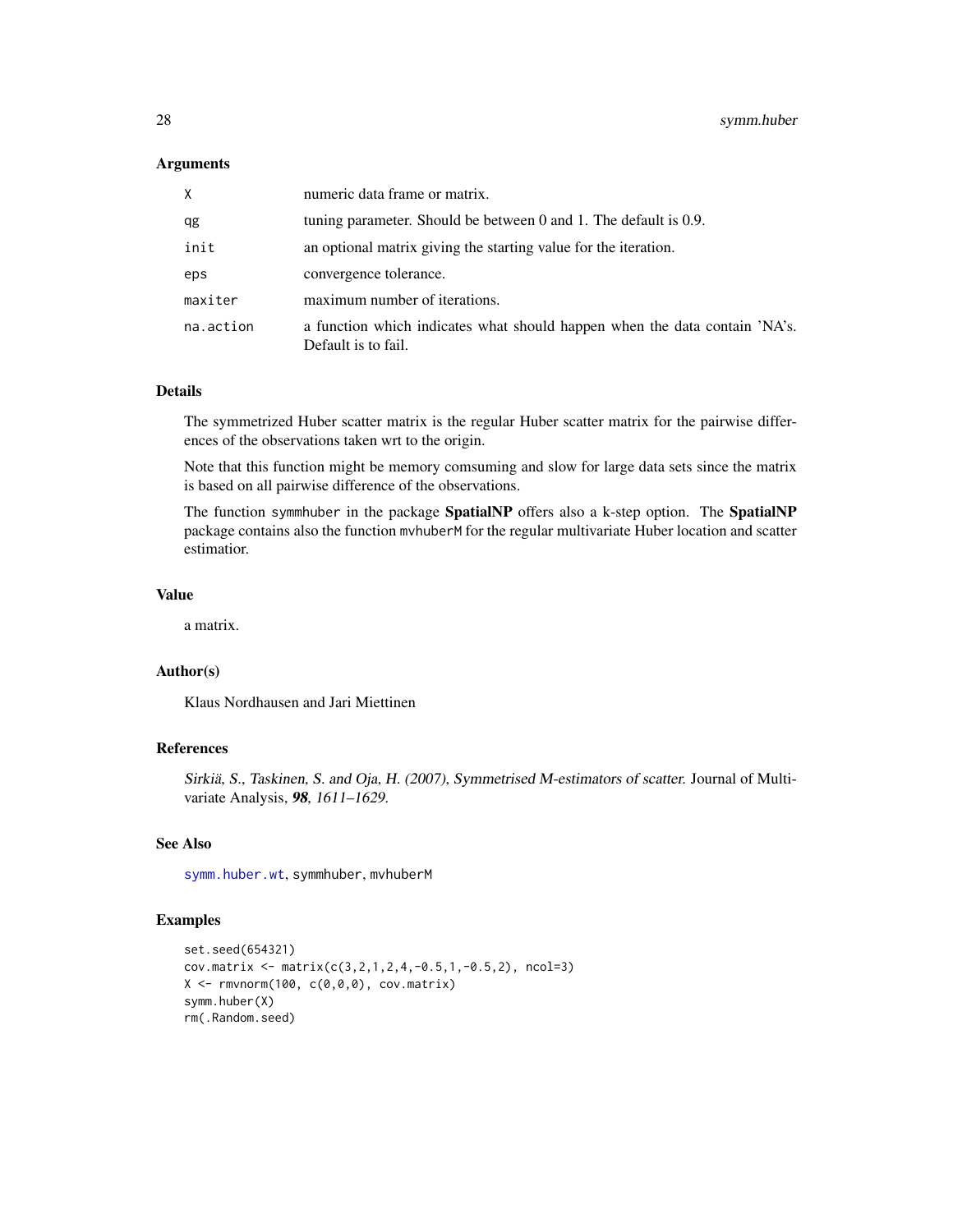<span id="page-28-1"></span><span id="page-28-0"></span>

#### Description

Iterative algorithm to estimate the weighted symmetrized Huber scatter matrix.

#### Usage

```
symm.huber.wt(X, wt = rep(1, nrow(X)), qg = 0.9, init = NULL,
              eps = 1e-06, maxiter = 100, na.action = na.fail)
```
#### Arguments

| $\times$  | numeric data frame or matrix.                                                                     |
|-----------|---------------------------------------------------------------------------------------------------|
| wt        | vector of weights. Should be nonnegative and at least one larger than zero.                       |
| qg        | tuning parameter. Should be between $0$ and $1$ . The default is $0.9$ .                          |
| init      | an optional matrix giving the starting value for the iteration.                                   |
| eps       | convergence tolerance.                                                                            |
| maxiter   | maximum number of iterations.                                                                     |
| na.action | a function which indicates what should happen when the data contain 'NA's.<br>Default is to fail. |

### Details

The weighted symmetrized Huber scatter matrix is the regular Huber scatter matrix for the weighted pairwise differences of the observations taken wrt to the origin.

Note that this function is memory comsuming and slow for large data sets since the matrix is based on all pairwise difference of the observations.

#### Value

a matrix.

# Author(s)

Klaus Nordhausen

# References

Sirkiä, S., Taskinen, S. and Oja, H. (2007), Symmetrised M-estimators of scatter. Journal of Multivariate Analysis, 98, 1611–1629.

#### See Also

[symm.huber](#page-26-1)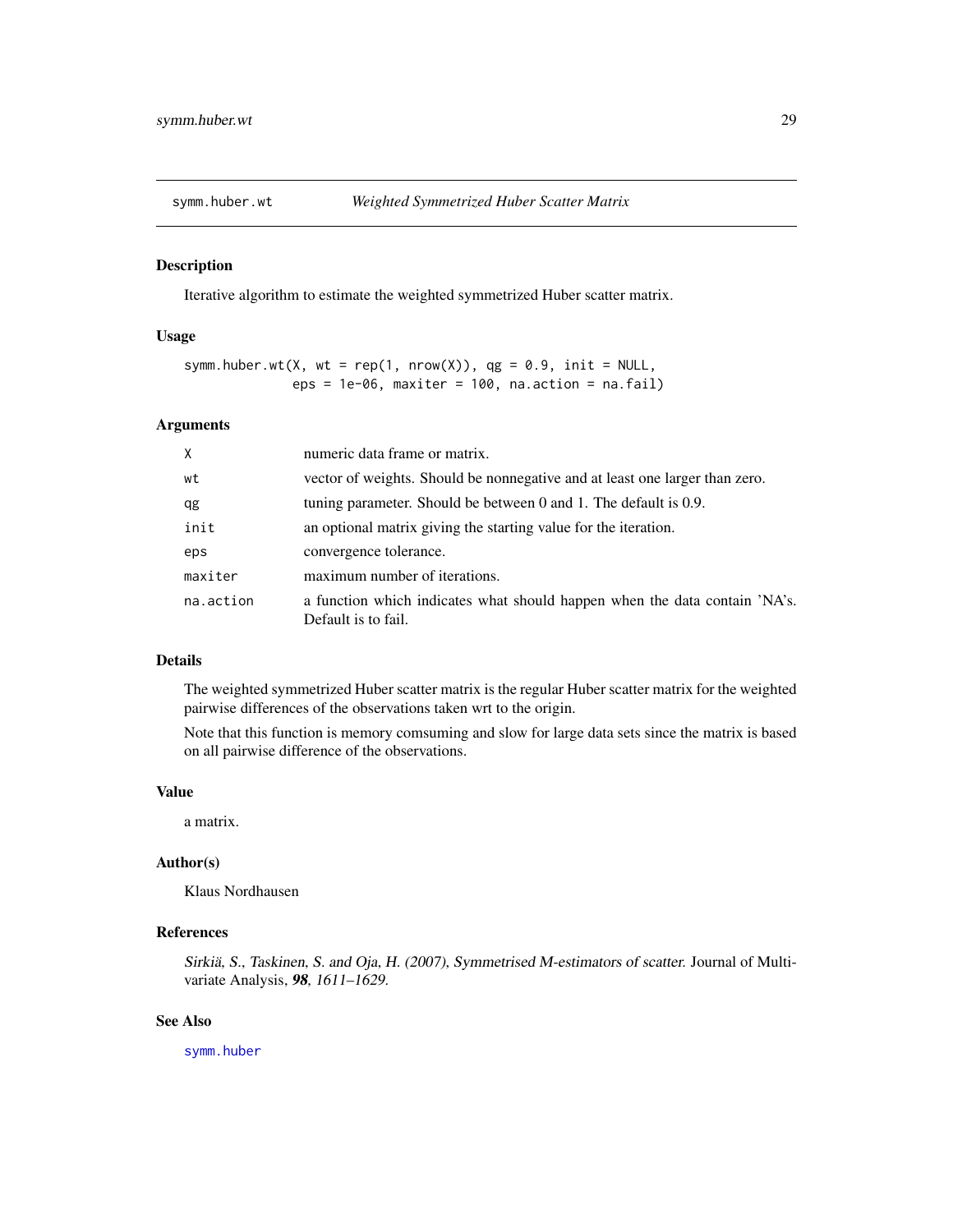# Examples

```
set.seed(1)
cov.max.1 \leq max(c(3,2,1,2,4,-0.5,1,-0.5,2), ncol = 3)X.1 <- rmvnorm(100, c(0,0,0), cov.matrix.1)
cov.matrix.2 \leftarrow diag(1,3)X.2 \leq rmvnorm(50, c(1,1,1), cov.matrix.2)X \leftarrow \text{rbind}(X.1, X.2)D1 <- symm.huber.wt(X, rep(c(0,1), c(100,50)))
D2 <- symm.huber.wt(X, rep(c(1,0), c(100,50)))
D1
D2
rm(.Random.seed)
```
<span id="page-29-1"></span>tyler.shape *Tyler's Shape Matrix*

# Description

Iterative algorithm to estimate Tyler's shape matrix.

#### Usage

```
tyler.shape(X, location = NULL, init = NULL, steps = Inf, eps = 1e-06,
            maxiter = 100, in.R = FALSE, print.it = FALSE,
            na.action = na.fail)
```
# Arguments

| X         | numeric data matrix or dataframe.                                                                 |
|-----------|---------------------------------------------------------------------------------------------------|
| location  | if NULL the sample mean is used, otherwise a vector with the location can be<br>specified.        |
| init      | an optional matrix giving the starting value for the iteration                                    |
| steps     | a fixed number of iteration steps to take. See details.                                           |
| eps       | convergence tolerance.                                                                            |
| maxiter   | maximum number of iterations.                                                                     |
| in.R      | logical. If TRUE R-code (and not $C$ ) is used in the iteration                                   |
| print.it  | logical. If TRUE prints the number of iterations, otherwise not.                                  |
| na.action | a function which indicates what should happen when the data contain 'NA's.<br>Default is to fail. |

<span id="page-29-0"></span>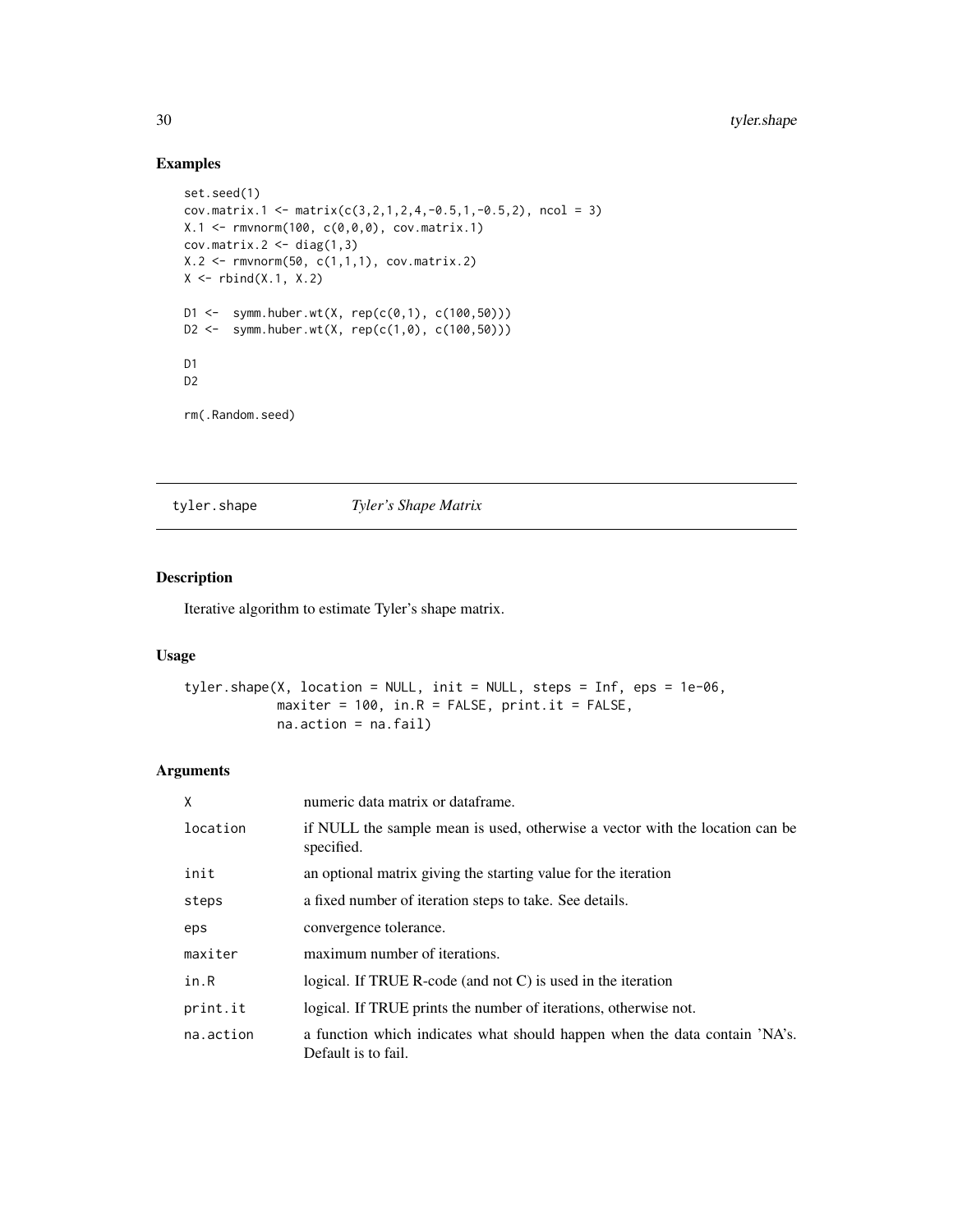#### <span id="page-30-0"></span>vdw.loc 31

# Details

The most robust M-estimator of shape. It is proportional to the regular covariance matrix for elliptical contoured distributions. The estimate is in such a way standardized, that its determinate is 1.

The algorithm requires an estimate of location, if none is provided, the sample mean is used. Observations which are equal to the location estimate are removed form the data.

The algorithm also allows for a k-step version where the iteration is run for a fixed number of steps instead of until convergence. If steps is finite that number of steps is taken and maxiter is ignored.

A different implementation is available in the package fastM as the function TYLERshape.

#### Value

A matrix.

# Author(s)

Klaus Nordhausen, and Seija Sirkiä

#### References

Tyler, D.E. (1987), A distribution-free M-estimator of scatter, Annals of Statistics, 15, 234–251.

#### See Also

[duembgen.shape](#page-2-1), [HR.Mest](#page-10-1)

#### Examples

```
set.seed(654321)
cov.matrix <- matrix(c(3, 2, 1, 2, 4, -0.5, 1, -0.5, 2), ncol=3)
X \leftarrow \text{rmvnorm}(100, c(0,0,0), \text{cov}.\text{matrix})tyler.shape(X)
tyler.shape(X, location=0)
cov.matrix/det(cov.matrix)^(1/3)
rm(.Random.seed)
```

```
vdw.loc Van der Waerden Estimator of Location
```
#### Description

Iterative algorithm to compute the location estimator based on van der Waerden scores (sometimes also referred to as normal scores).

#### Usage

```
vdw.loc(x, int.diff = 10, maxiter = 1000, na.cction = na.fail)
```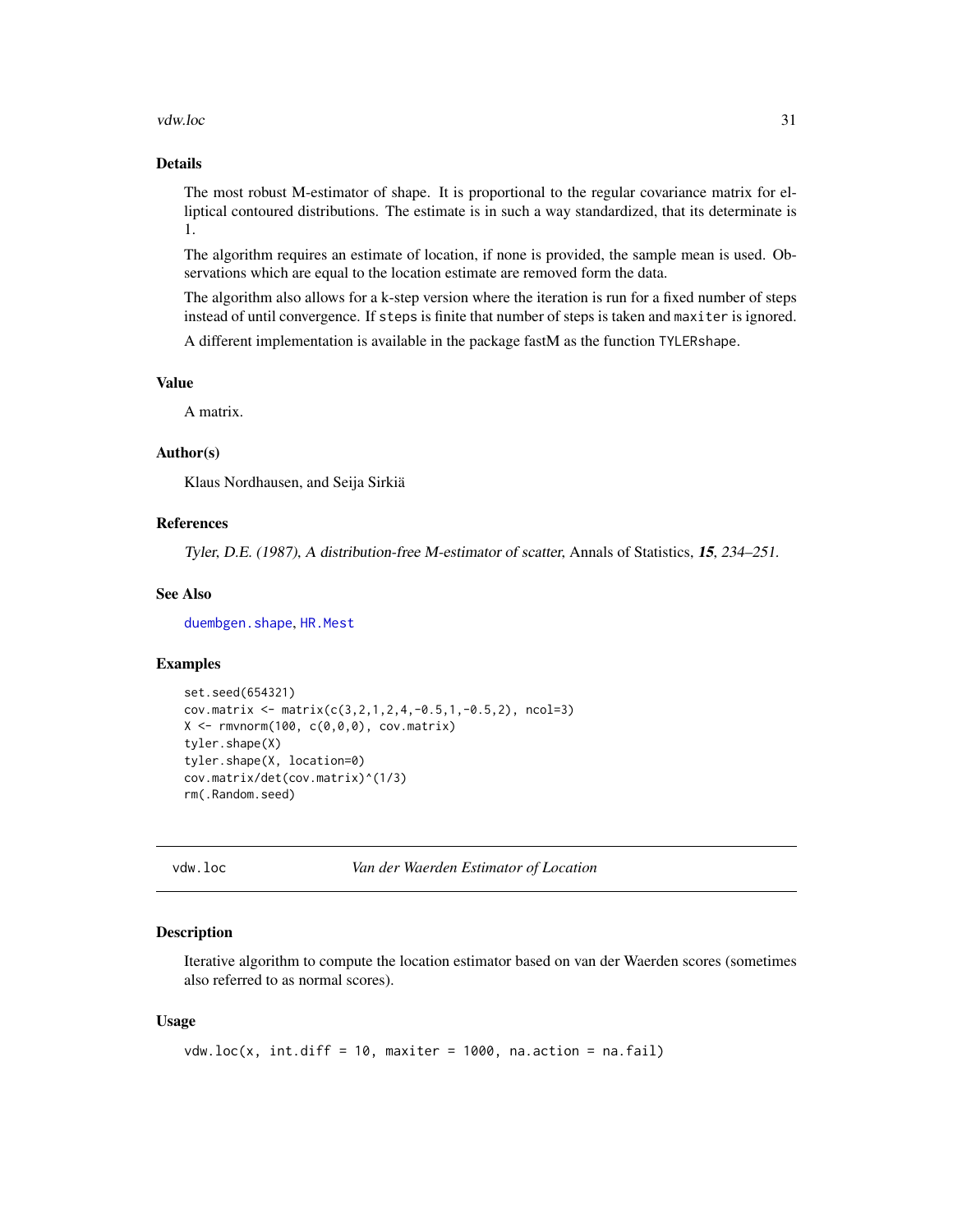32 vdw.loc

# Arguments

| <b>X</b>  | a numeric vector.                                                                                 |
|-----------|---------------------------------------------------------------------------------------------------|
| int.diff  | number of observations in internal interval when the estimate is searched.                        |
| maxiter   | maximum number of iterations.                                                                     |
| na.action | a function which indicates what should happen when the data contain 'NA's.<br>Default is to fail. |

# Details

The algorithm searches among the observations and all Walsh averages for the two points nearest around the root of the van der Waerden score criterion. Since the criterion function is monotone first the int.diff of the sorted data points are searched that contain the root. After then determining there the two points of question a linear interpolation is used as an estimate.

# Value

the van der Waerden score estimator of location.

# Author(s)

Klaus Nordhausen

# References

Hettmansperger, T.P. and McKean, J.W. (1998), Robust Nonparametric Statistical Methods, London, Arnold.

#### Examples

set.seed(1)  $x \le r t(100, df = 3)$ vdw.loc(x) rm(.Random.seed)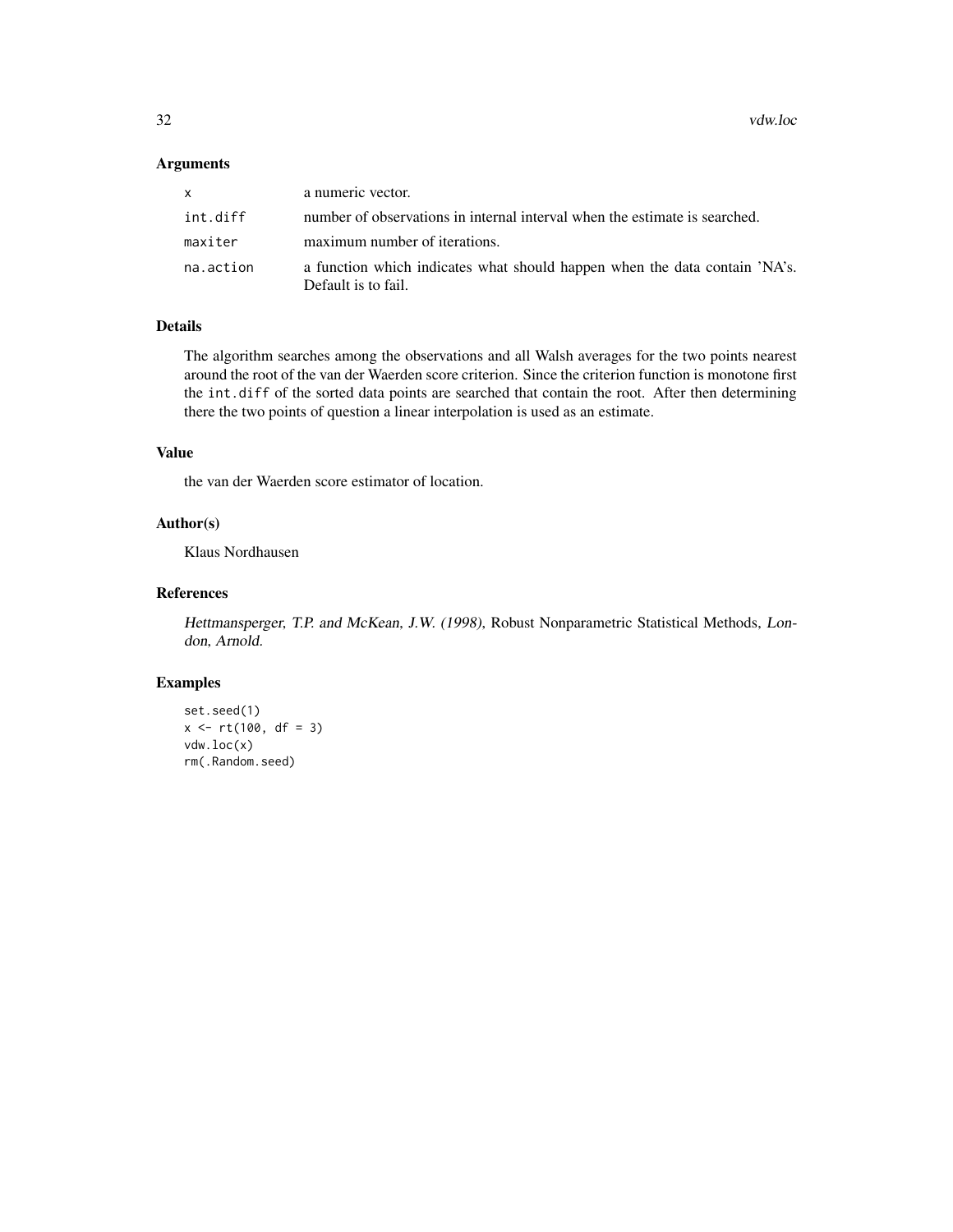# <span id="page-32-0"></span>Index

∗Topic datasets LASERI, [15](#page-14-0) pulmonary , [20](#page-19-0) ∗Topic htest HotellingsT2,[6](#page-5-0) HP.loc.test , [8](#page-7-0) ind.ctest , [12](#page-11-0) ind.ictest , [14](#page-13-0) rank.ctest , [21](#page-20-0) rank.ictest , [23](#page-22-0) ∗Topic manip pair.diff , [17](#page-16-0) pair.prod, [18](#page-17-0) pair.sum , [19](#page-18-0) ∗Topic multivariate duembgen.shape, [3](#page-2-0) duembgen.shape.wt, [4](#page-3-0) HotellingsT2 , [6](#page-5-0) HP.loc.test, [8](#page-7-0) HP1.shape, [10](#page-9-0) HR.Mest , [11](#page-10-0) ICSNP-package , [2](#page-1-0) ind.ctest , [12](#page-11-0) ind.ictest , [14](#page-13-0) rank.ctest , [21](#page-20-0) rank.ictest , [23](#page-22-0) spatial.median , [25](#page-24-0) spatial.sign , [26](#page-25-0) symm.huber, [27](#page-26-0) symm.huber.wt, [29](#page-28-0) tyler.shape, [30](#page-29-0) ∗Topic nonparametric hl.loc , [5](#page-4-0) HP.loc.test , [8](#page-7-0) HP1.shape, [10](#page-9-0) HR.Mest , [11](#page-10-0) ICSNP-package , [2](#page-1-0) ind.ctest , [12](#page-11-0) ind.ictest , [14](#page-13-0)

rank.ctest , [21](#page-20-0) rank.ictest , [23](#page-22-0) spatial.median , [25](#page-24-0) spatial.sign , [26](#page-25-0) vdw.loc , [31](#page-30-0) ∗Topic package ICSNP-package, [2](#page-1-0) ∗Topic robust duembgen.shape, [3](#page-2-0) duembgen.shape.wt , [4](#page-3-0) hl.loc , [5](#page-4-0) symm.huber, [27](#page-26-0) symm.huber.wt, [29](#page-28-0) tyler.shape, [30](#page-29-0) vdw.loc , [31](#page-30-0) ∗Topic univar hl.loc , [5](#page-4-0) vdw.loc , [31](#page-30-0) duembgen.shape , [3](#page-2-0) , *[5](#page-4-0)* , *[31](#page-30-0)* duembgen.shape.wt , *[4](#page-3-0)* , [4](#page-3-0) hl.loc , [5](#page-4-0) HotellingsT2 , [6](#page-5-0) HP.loc.test , [8](#page-7-0) HP1.shape, [10](#page-9-0) HR.Mest , *[10](#page-9-0)* , [11](#page-10-0) , *[26,](#page-25-0) [27](#page-26-0)* , *[31](#page-30-0)* ICS , *[2](#page-1-0)* ics , *[14](#page-13-0)* ICSNP *(*ICSNP-package *)* , [2](#page-1-0) ICSNP-package , [2](#page-1-0) ind.ctest , [12](#page-11-0) ind.ictest , [14](#page-13-0) LASERI, [15](#page-14-0) pair.diff , [17](#page-16-0) , *[18](#page-17-0) , [19](#page-18-0)* pair.prod , *[18](#page-17-0)* , [18](#page-17-0) , *[19](#page-18-0)* pair.sum , *[18](#page-17-0)* , [19](#page-18-0) pulmonary , [20](#page-19-0)